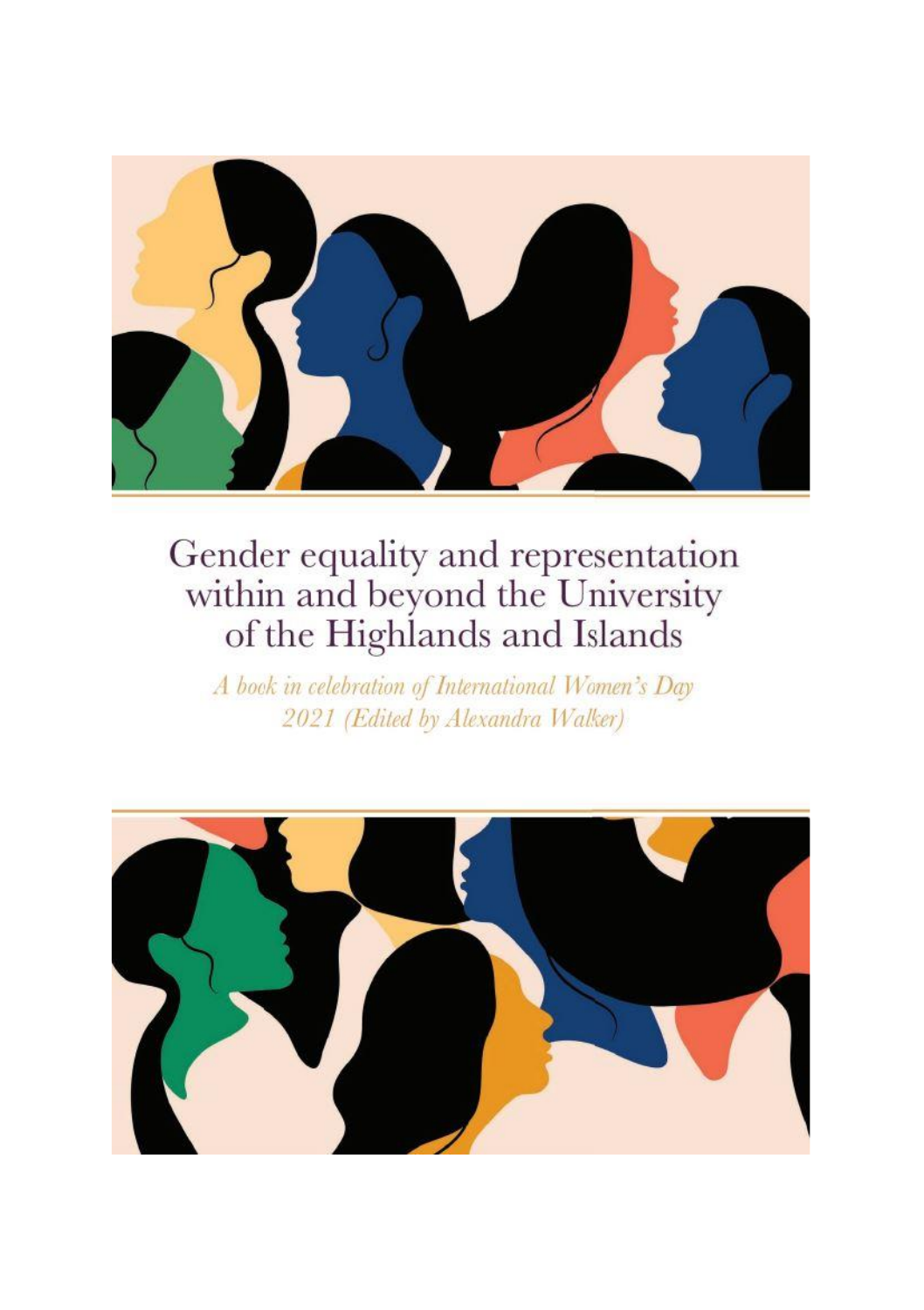## **Implementing the Aurora leadership development programme in the University of the Highlands and Islands: insights and implications**

Ann Tilbury | [ann.tilbury@uhi.ac.uk](mailto:ann.tilbury@uhi.ac.uk)

Organisational Learning and Development Lead, Learning and Teaching Academy University of the Highlands and Islands

#### **Abstract**

At the University of the Highlands and Islands' (UHI) first International Women's Day event in March 2018, delegates proposed engagement with the Advance HE Aurora Leadership Development Programme for those identifying as women as part of a range of actions to address gender inequality in leadership roles within the institution. Later that year, the university approved funding for ten participants and since then twenty-one women from across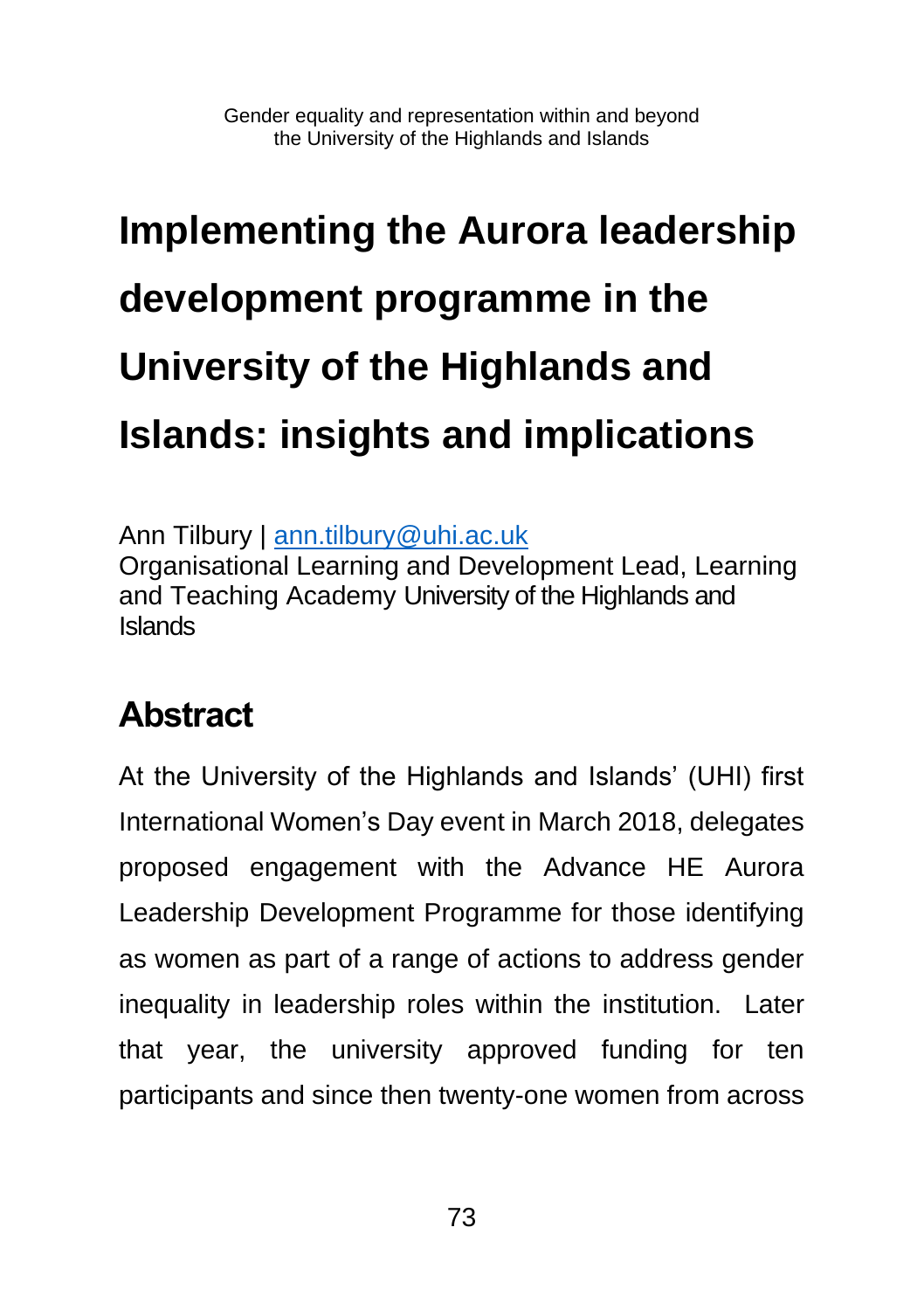the university partnership, employed in research, teaching and professional services roles have undertaken the programme.

UHI Aurorans, as they are known, have shared their experiences and reflections on completion of the programme through the 2018/19 Evaluation Study (Tilbury 2019) and research study of the 2019/20 cohort which is currently underway. While these studies highlight the profoundly positive impact of the programme for UHI Aurora participants, they also draw attention to the limitations of an institutional approach to addressing gender inequality solely focused on a women-only leadership development programme. The findings reflect the current research literature which argues that addressing gender inequality requires changes in organisational cultures and structures and that this in turn requires a critical exploration of leadership: how it is enacted, valued, rewarded, and developed. By moving beyond approaches preoccupied with 'fixing the women', organisational cultures, structures, practices, and behaviours can be changed to ensure that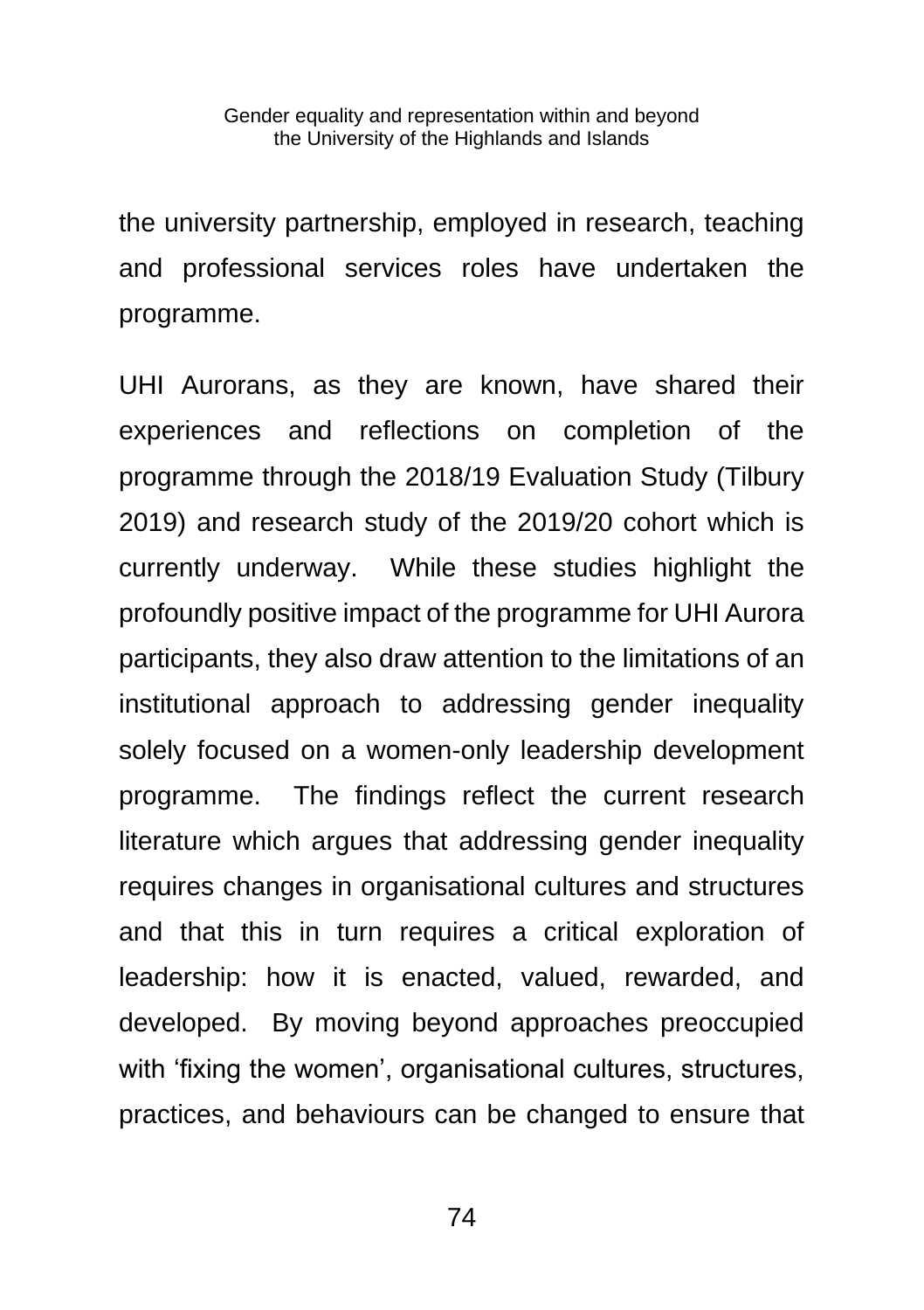those (particularly women) who aspire to leadership are not excluded from opportunities to lead. This chapter concludes with recommendations arising from the evaluation studies which aim to contribute to greater gender equality and inclusive approaches within the university and to inform other institutions facing similar challenges.

**Keywords:** Leadership, leadership development, women, Aurora, higher education, evaluation

#### **Advance HE Aurora Leadership Development Programme for women**

In 2013 Professor Louise Morley produced the Stimulus Paper - Women in Higher Education Leadership: Absences and Aspirations. Morley's research on the number of senior leadership roles in Higher Education Institutions (HEIs) highlighted some stark findings: although 44% of academics were women only 19% were in professorial roles, and only 28% were in senior management roles (Morley 2013: 15). Based on Professor Morley's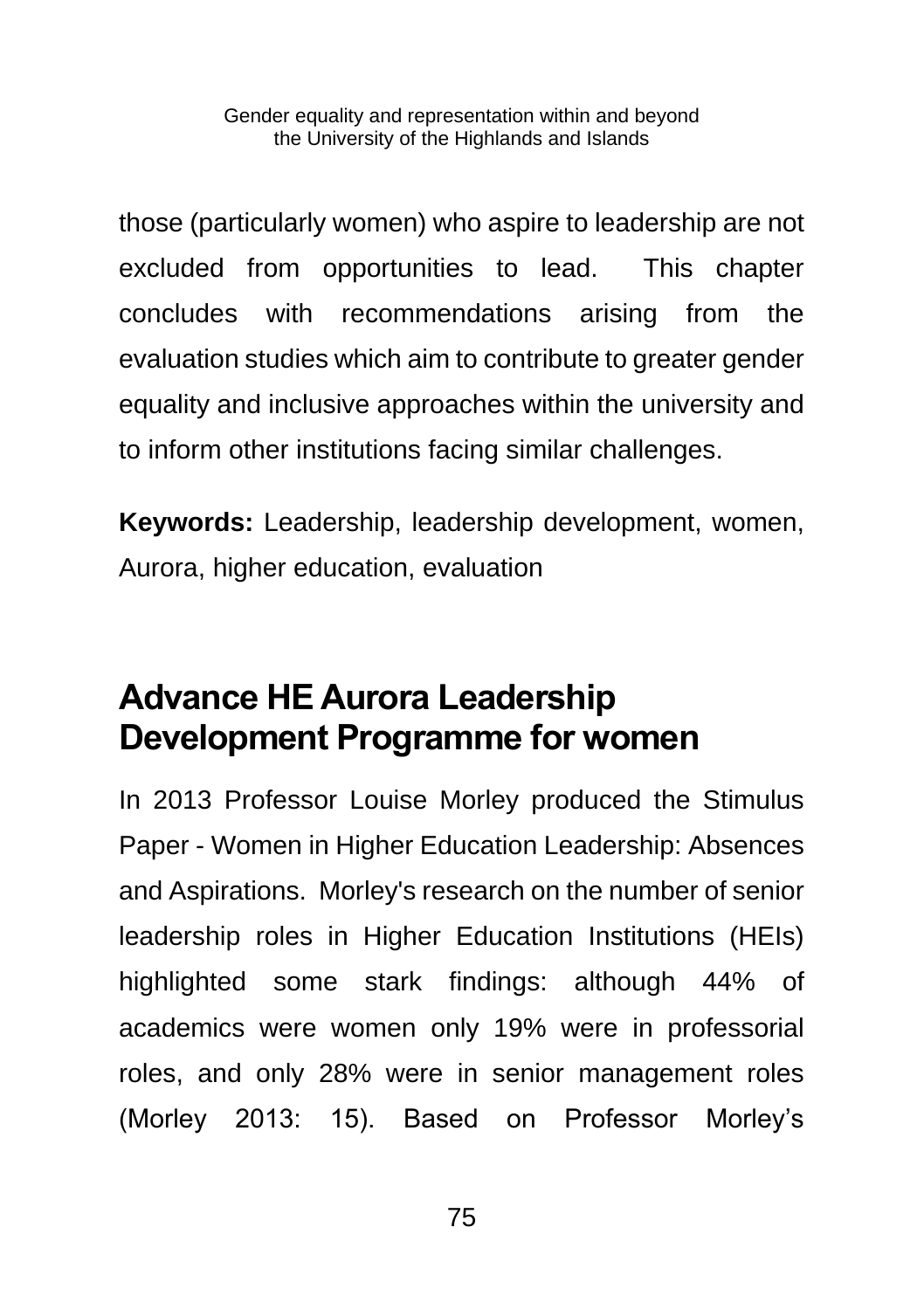recommendations a six-month development initiative to address the gender imbalance within senior leadership positions in higher education was launched by the Leadership Foundation for Higher Education in November 2013. This initiative was named the Aurora Leadership Development Programme for Women. Since 2018, Aurora has been offered through Advance HE, the higher education sector agency.

The programme aims to support women and their institutions to fulfil their leadership potential through a 5 month development programme delivered in regional cohorts across the UK and Ireland. Since it began, in 2013, over 7,000 women and nearly 200 institutions have participated in the programme (Advance HE 2021a). Facilitated by leadership development experts the programme consists of four development days which comprise of keynote speakers, group working, individual reflection and networking. The development days are structured around four key aspects of leadership: Identity impact and voice; Politics and influence; Core leadership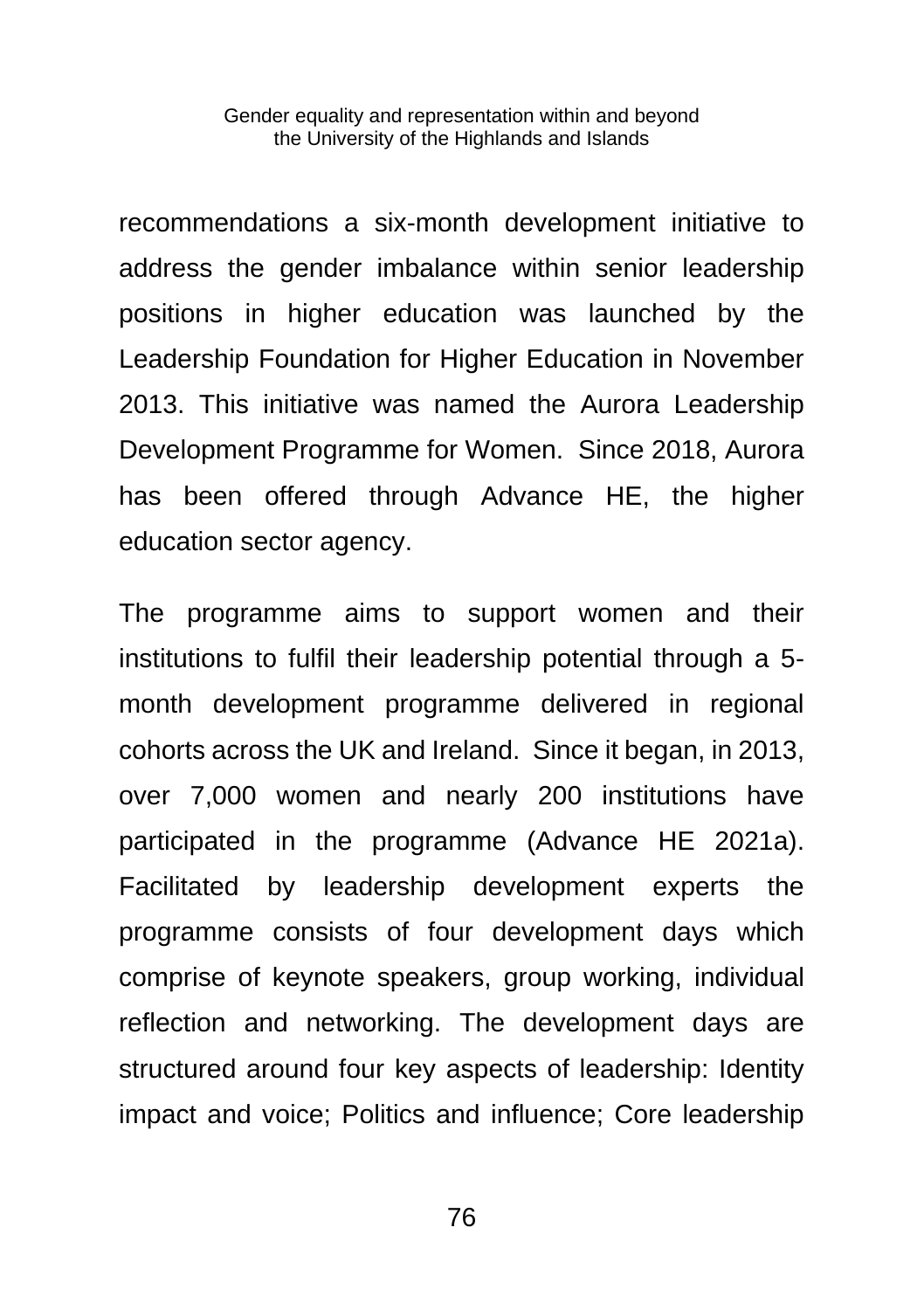skills; Adaptive leadership skills. Participants also attend an introductory webinar and two action learning set days which focus on supporting participants to explore workrelated challenges, identify solutions and next steps.

#### **University of the Highlands and Islands (UHI)'s engagement with Aurora**

The University of the Highlands and Islands is a federated institution encompassing both further and higher education. It brings together a partnership of 13 independent colleges, research institutions and a central executive office based in the Highlands and Islands of Scotland. Many of these colleges are in rural island communities and incorporate small learning centres which enable students to remain in their local community while studying. Most staff are based at and employed by these colleges with their own employment terms and conditions, strategies, and priorities. This diverse geographical, organisational and cultural landscape forms a unique and richly varied backdrop to the university's engagement in Aurora.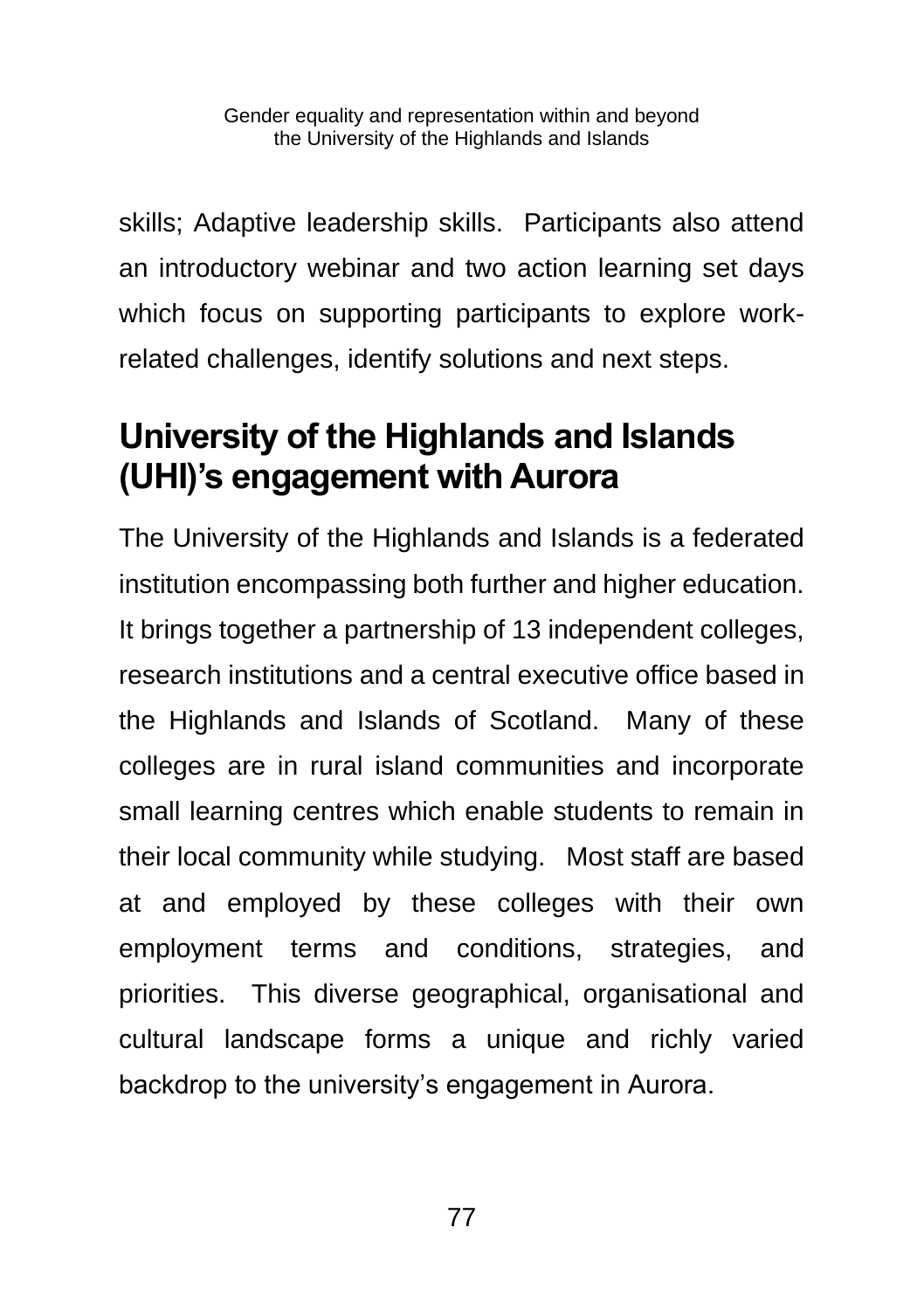On 8 March 2018, at the university's first International Women's Day conference, delegates proposed engagement with the Advance HE Aurora Leadership Development Programme (referred to as 'Aurora') as part of a range of actions. This proposition was considered by the university's Partnership Council who approved funding for ten participants on the 2018/19 programme. The stated aim of the investment was "*to encourage women to apply for more senior roles within the institution*" and to deliver on the university's Athena Swan Bronze Award action plan (Docherty 2016) of funding two female staff per annum on Aurora. Established in 2005 the Athena Swan Charter provides a framework to support gender equality within higher education and research with a particular focus on "advancing the careers of women in science, technology, engineering, maths and medicine (STEMM)" (Advance HE 2021b).

The funding also aimed to address issues identified in previous reports including the university's Update to Equality Outcomes and Mainstreaming Report which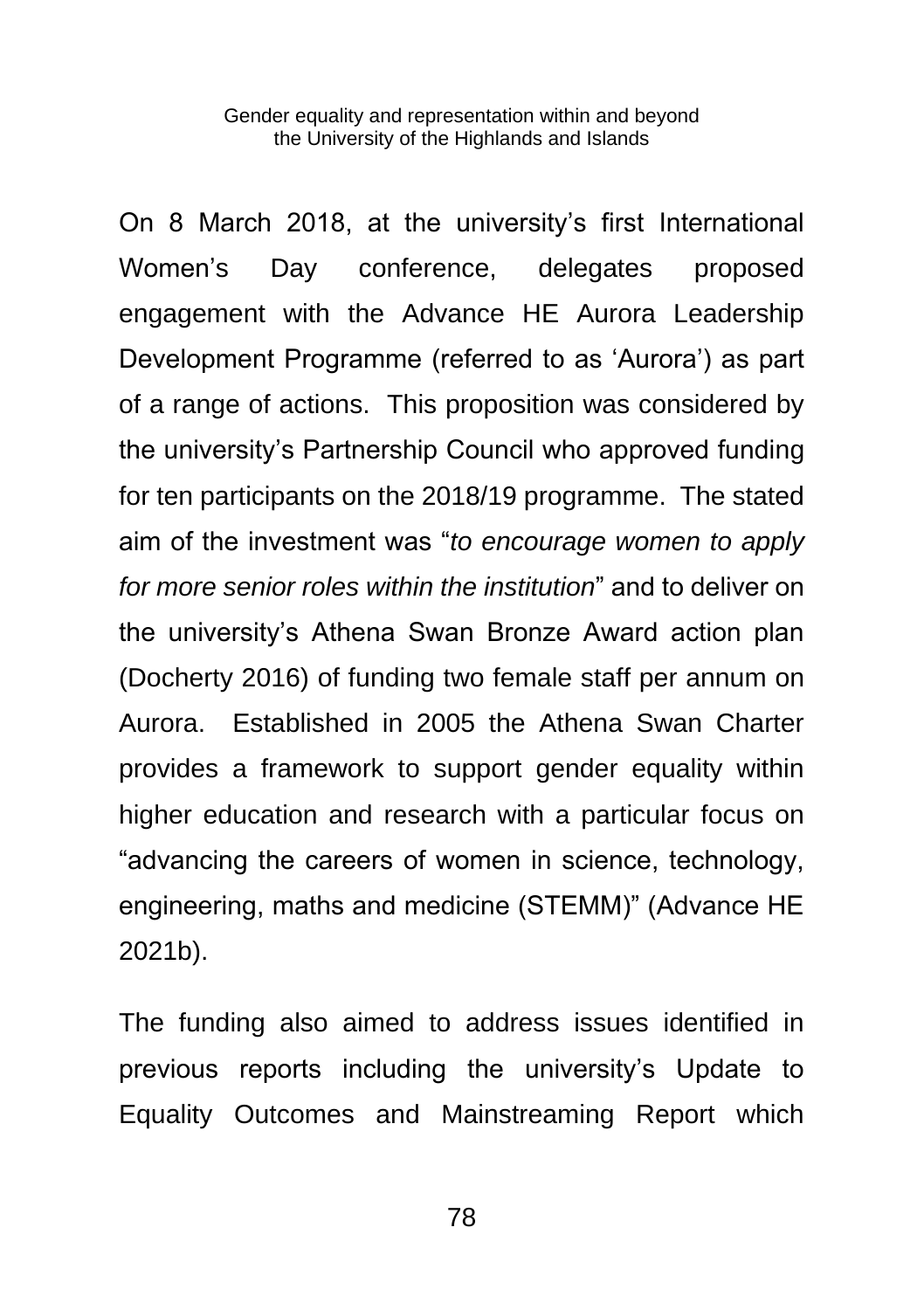reported a mean gender pay gap of 22% in favour of men. The report noted that through "*support for women on the Aurora Leadership Programme, we hope to encourage more female applicants to senior posts*" (Hall 2019: 51). In addition, the Enhancement Lead Institutional Review (ELIR) Report of 2015/16 (QAA 2016) recommended initiatives to build leadership capacity within the institution.

The university's Learning and Teaching Academy (LTA) supports and enables the enhancement of learning and teaching and has led the university's engagement in Aurora since 2018. The programme began the LTA's educational leadership capacity building as a key initiative in delivering the Learning and Teaching Enhancement Strategy (UHI 2019). For the purposes of this chapter, leadership capacity is defined as the "*collective ability of leadership to detect and cope with changes in the external environment by maintaining the primary goals of the organisation*" (Kivipõld and Vadi 2010: 118).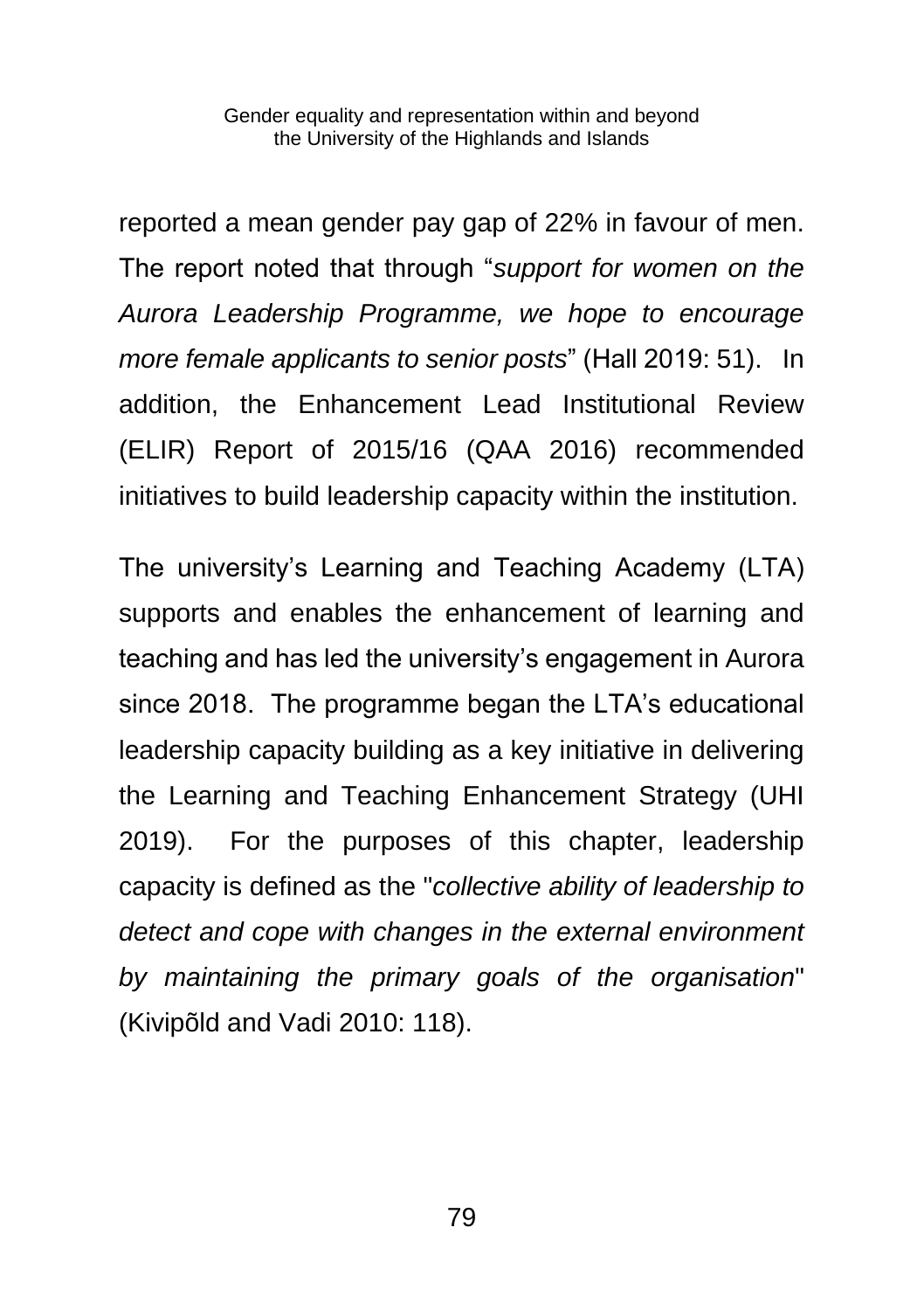

Figure 1.1: Map showing the location of UHI Aurorans within the university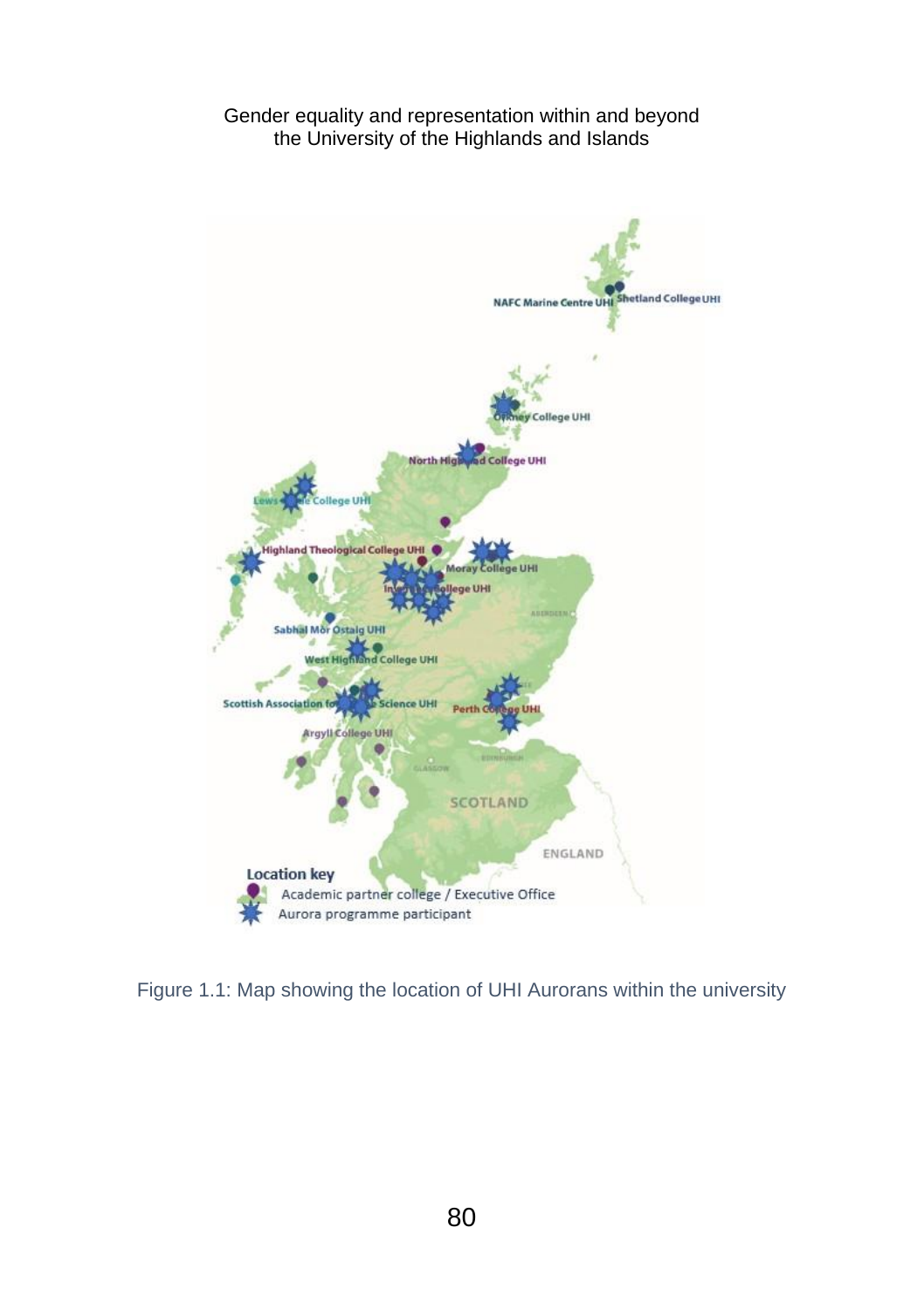#### **Implementation of Aurora in UHI**

The approach to implementing Aurora in UHI was informed by academic and practitioner literature on leadership development programmes. In particular, the literature highlighted the benefits of providing additional professional development opportunities and meaningful opportunities for participants to continue developing their professional practice. (Avolio et al 2009; Gentle and Foreman 2014; Bamber and Stephani 2016). The implementation includes a rigorous panel-based selection process and for selected participants, a welcome webinar, regular cohort communications, a mentor from the University's Mentoring Scheme and an annual opportunity to present their experiences at the university's International Women's Day event. Since 2018, twentyone women have successfully completed the programme; ten in 2018/19; five in 2019/20 and six in 2020/21. They have formed a growing community of UHI Aurorans who have collaborated and shaped the UHI Aurora experience.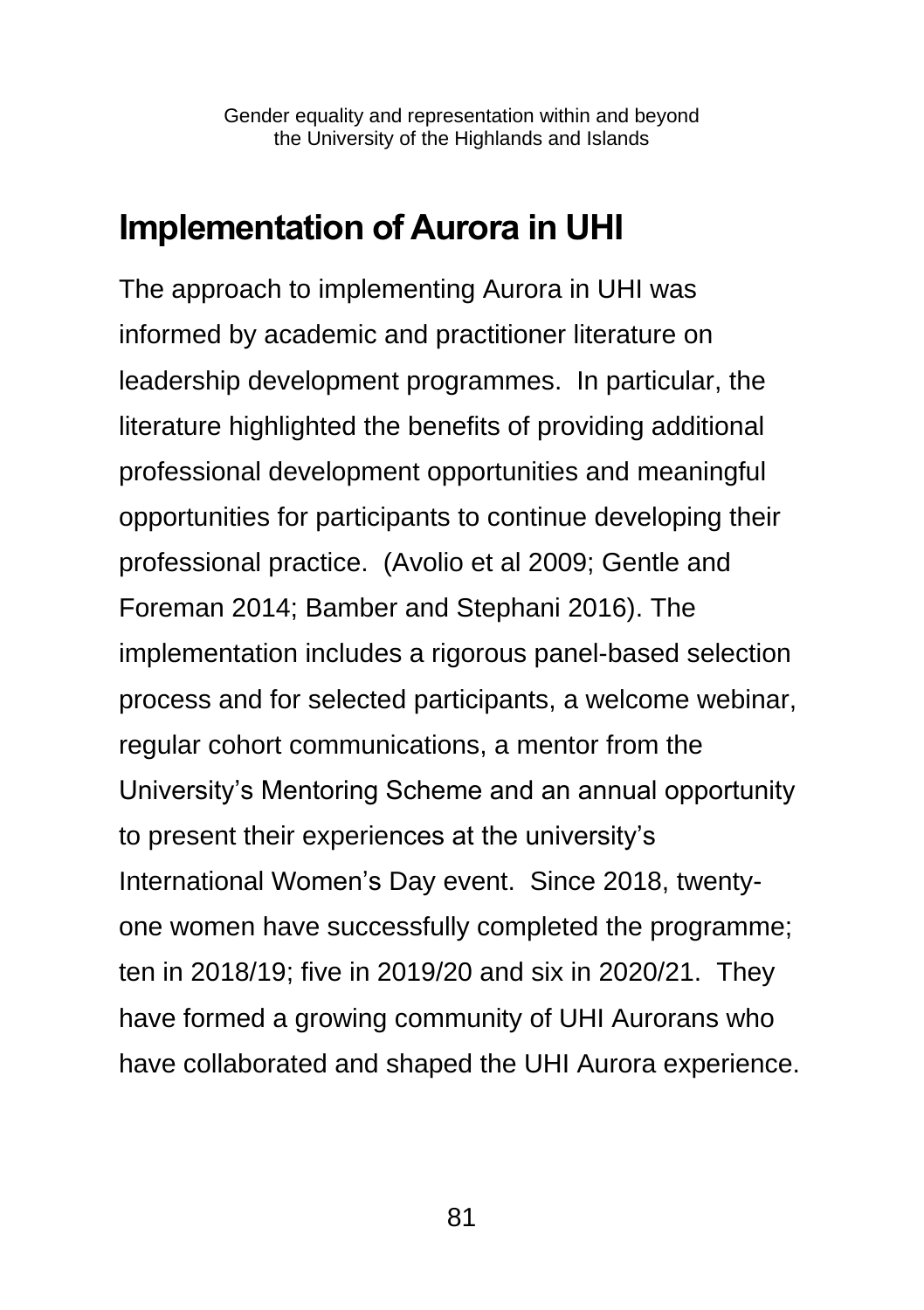#### **Evaluation of 2018/19 approaches**

The evaluation approach of the university's engagement in Aurora aimed to determine the extent to which participants were more encouraged to apply for senior roles within the institution while also exploring their perceptions of the outcomes of the programme, including any changes in their outlook on leadership, their leadership behaviour and practices, and their leadership aspirations. The approach aimed to understand effects which were likely to be *"indirect, behavioural, enacted through relationships and conversation, occur over time and would be messy and difficult to capture in a demonstrably 'cause-effect' manner*" (Jarvis et al 2013: 33). The studies also identify how the university could support them to further realise their leadership aspirations.

The evaluation study of participation in Aurora 2018/19 used a mixed-methods approach: an online survey instrument to gather individual feedback and a virtual focus group to bring participants together to co-construct their feedback as a group. Developing this approach, a more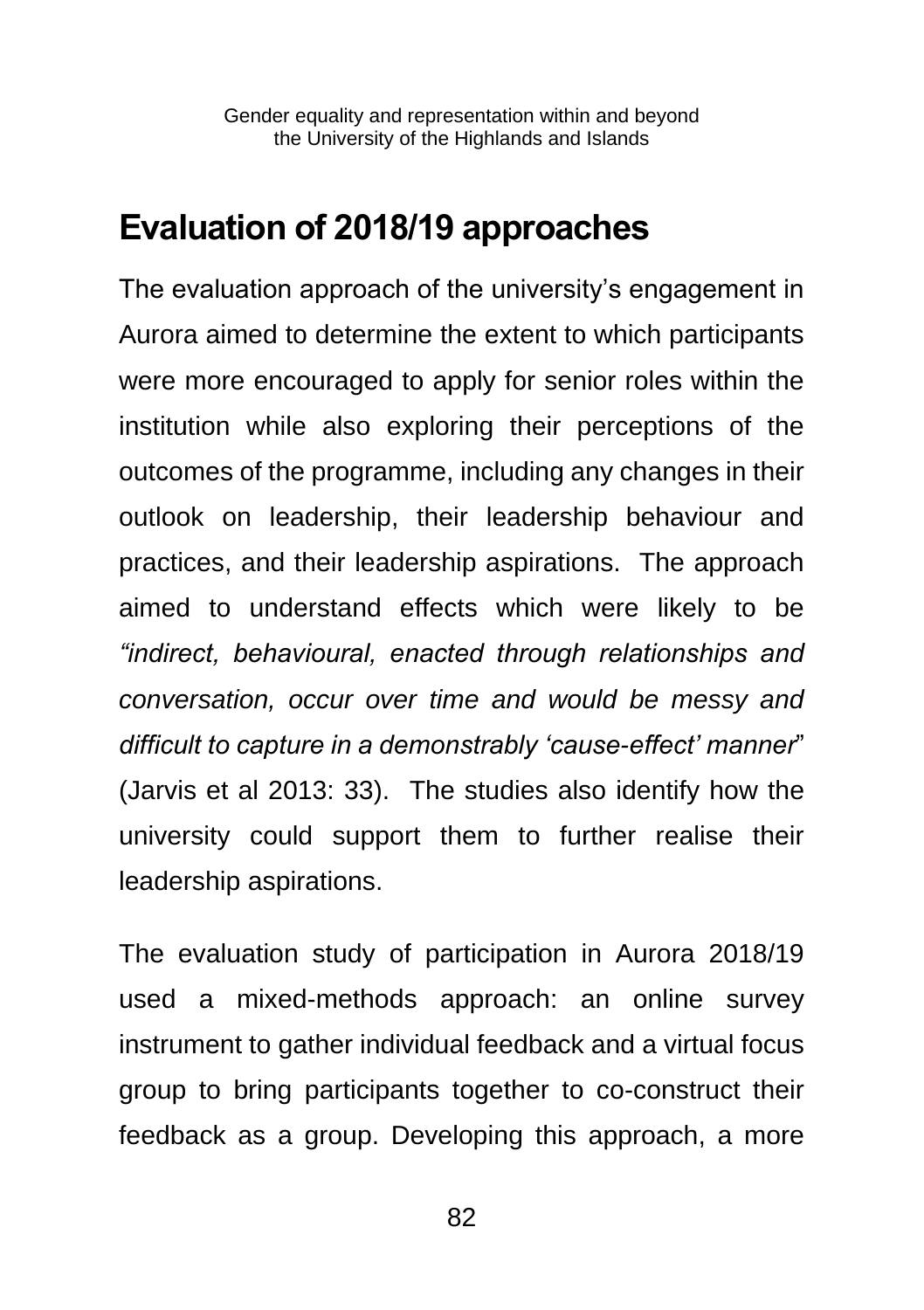formal research study was adopted to evaluate participation in Aurora 2019/20 using an extended version of the 2018/19 online survey tool, and the addition of semi-structured onehour participant interviews. All fifteen Auroran participants from both cohorts engaged in the studies.

The evaluation studies are inevitably limited by the small number of participants; an analysis based exclusively on participants' perceptions; and the researcher's involvement as an "*embedded evaluator*" (Stefani and Baume 2016: 169). These constraints inhibit opportunities to generalise from the studies, however, the findings provide a strong sense of "*the intangible outcomes"* (Bamber and Stefani 2016: 243) of Aurora through participants' feedback data and suggest a direction of travel to address gender inequality in leadership development.

#### **Emboldening effect of Aurora for UHI participants**

The narrative which emerges from the evaluation studies indicates that Aurora has encouraged the participants to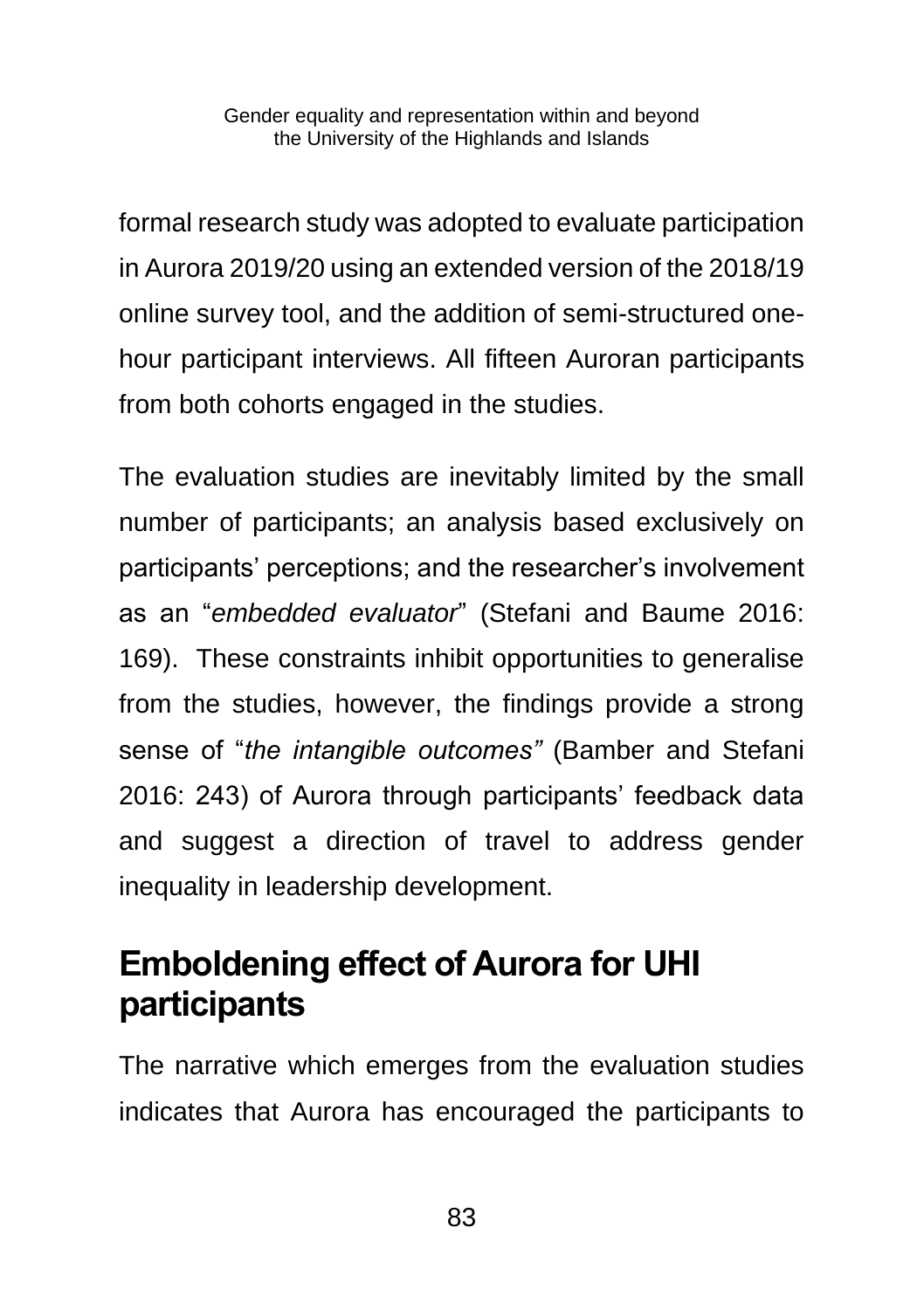apply for senior roles and that they have valued the opportunity to explore their perceptions of leadership within their current professional practice. Aurora appears to have a profoundly beneficial impact on participants' professional practice as UHI Aurorans emerge emboldened by the experience. This emboldening effect can be explored through four recurring themes derived from the data analysis of both studies:

- 1. Growth in confidence in the practice of leadership
- 2. Creating a sense of belonging through a new internal network
- 3. Exploration of the nature of leadership
- 4. Identifying as a leader

#### **Growth in confidence in the practice of leadership**

A growth in confidence is evidenced by the survey data from both cohorts, with all ten 2018/19 Aurorans reporting an increase in their confidence in their leadership capabilities and similarly, the 2019/20 Aurorans reporting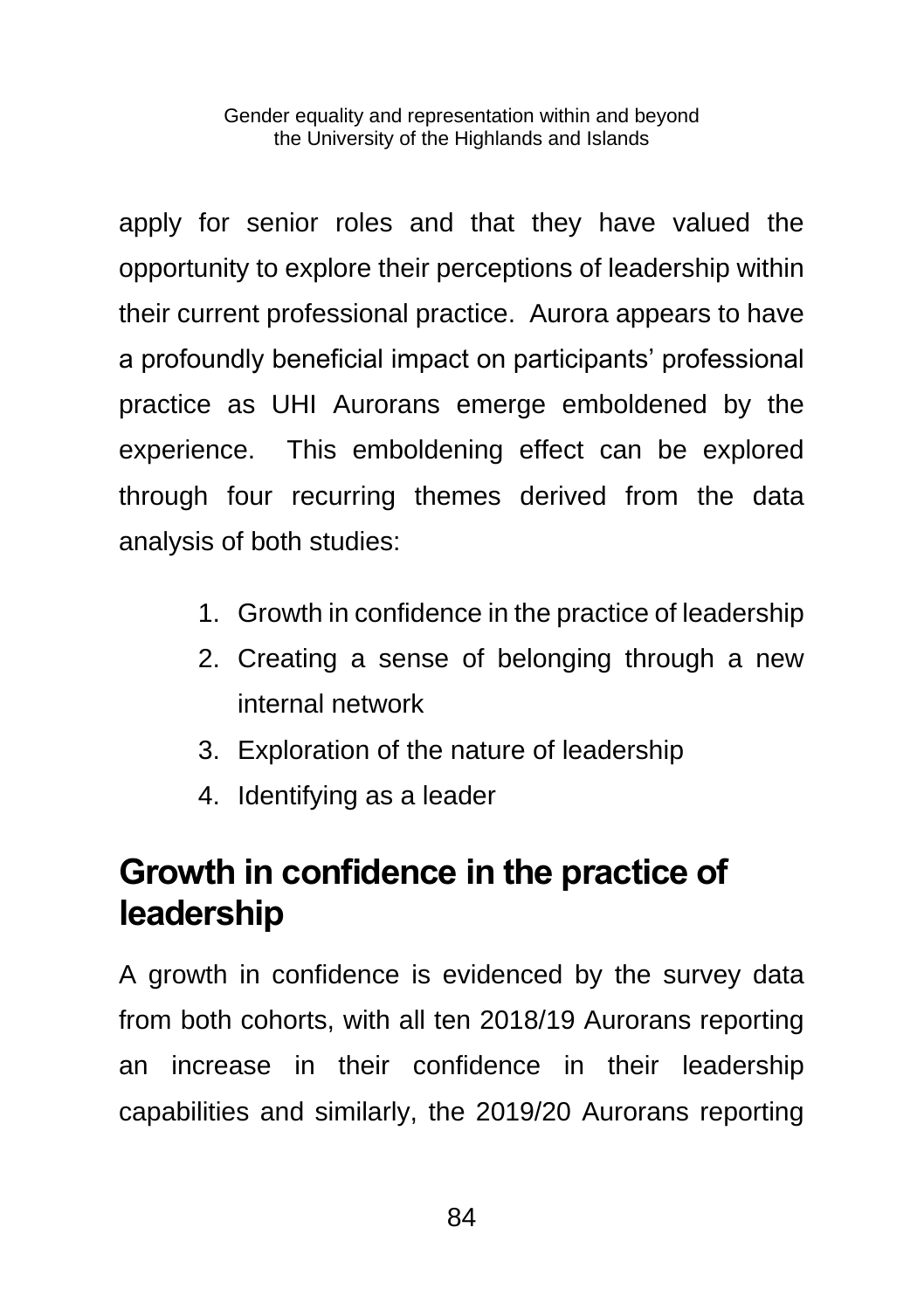an increase in their confidence in their leadership as one of the top four benefits of Aurora. This increase in confidence was a recurring theme in the feedback from the focus groups and individual interviews as the following quotes illustrate:

> " .. Although my leadership journey has only just started, this programme has given me the confidence, connections and tools to strive for success and hone my skills."

> "It has given me the confidence going forward to step up and take the lead, as I feel like I have hundreds of inspirational women behind me all the way, saying: You're in charge!"

> " .. I feel quite empowered, and I've definitely had a mindset shift in what I think leadership is all about".

> "I think it's having a voice and certainly, it is about having a voice at the table and using that voice and knowing that actually, other people can have things covered but you have a unique contribution to make, and I think that's what's coming over to you".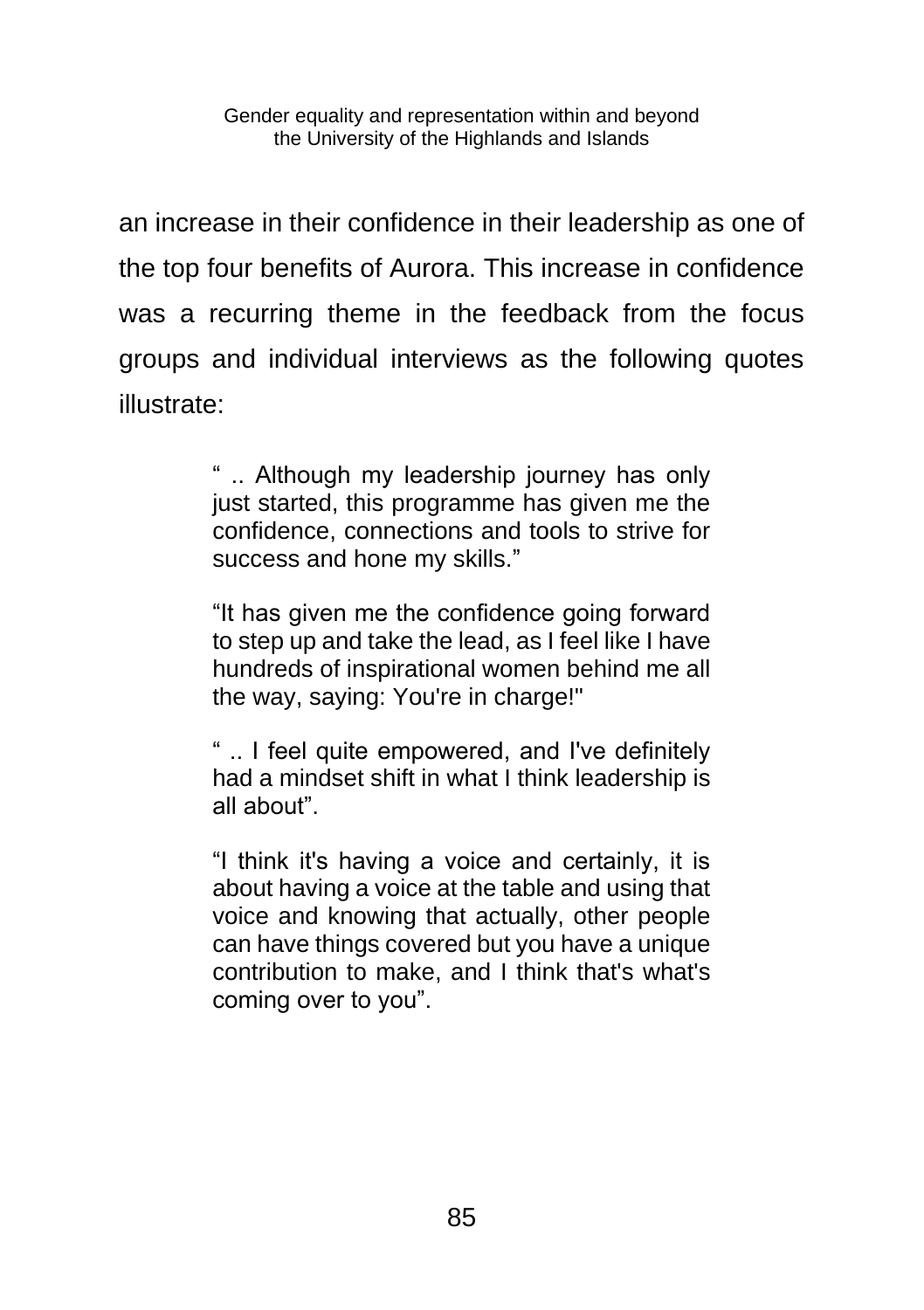#### **Exploration of the nature of leadership**

Feedback from the 2018/19 focus group evidenced the value of the opportunity to examine the nature of leadership particularly in the context of their professional practice*.* This sentiment was also evident in the feedback from the 2019/20 focus group which explored the values and behaviours of leadership:

> "So, maybe it's less about necessarily becoming a leader, but it's more about being able to connect to your individual motivations and then through that process, I think that helps you see where you sit in both in your own, in your own team and also the institution and I think just being able to make the link between these different values."

> "… the best definition I could come up with for leadership was that it was a relationship of influence. We're all in relationships and we exercise influence."

The feedback indicates that participants were encouraged to critically reflect on what leadership meant to them and what values underpinned their own leadership practice. As one respondent reflected.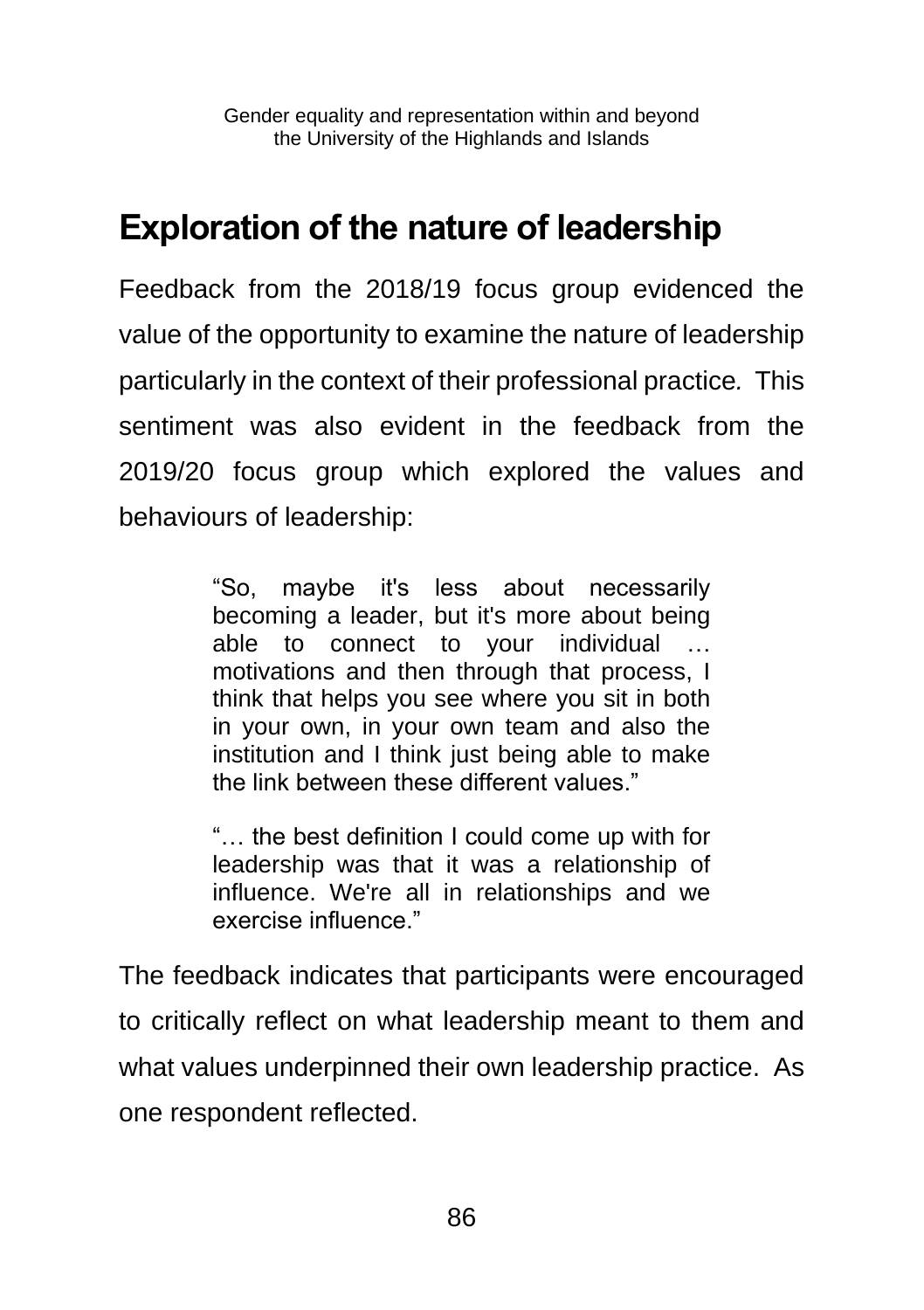"This increased understanding of what other leaders are experiencing and how they respond to/address different situations and challenges. This allows me to use such observations to support my own leadership development".

This finding is not surprising as one of the principles of Aurora is to encourage participants to find their own authentic approach to leadership:

> "The Aurora programme does not define leadership or promote a particular model. Participants are encouraged to think in terms of leadership behaviours and characteristics, to construct their own meaning of the concept and to enact leadership in whatever way they choose, appropriate to context." (Barnard et al.  $2016:17$

#### **Creating a sense of belonging through a new internal network**

The evaluations highlight that networking opportunities with internal colleagues are particularly beneficial in the context of a geographically distributed university where distance and isolation were often a barrier to networking. For the 2018/19 Aurorans, internal networking opportunities were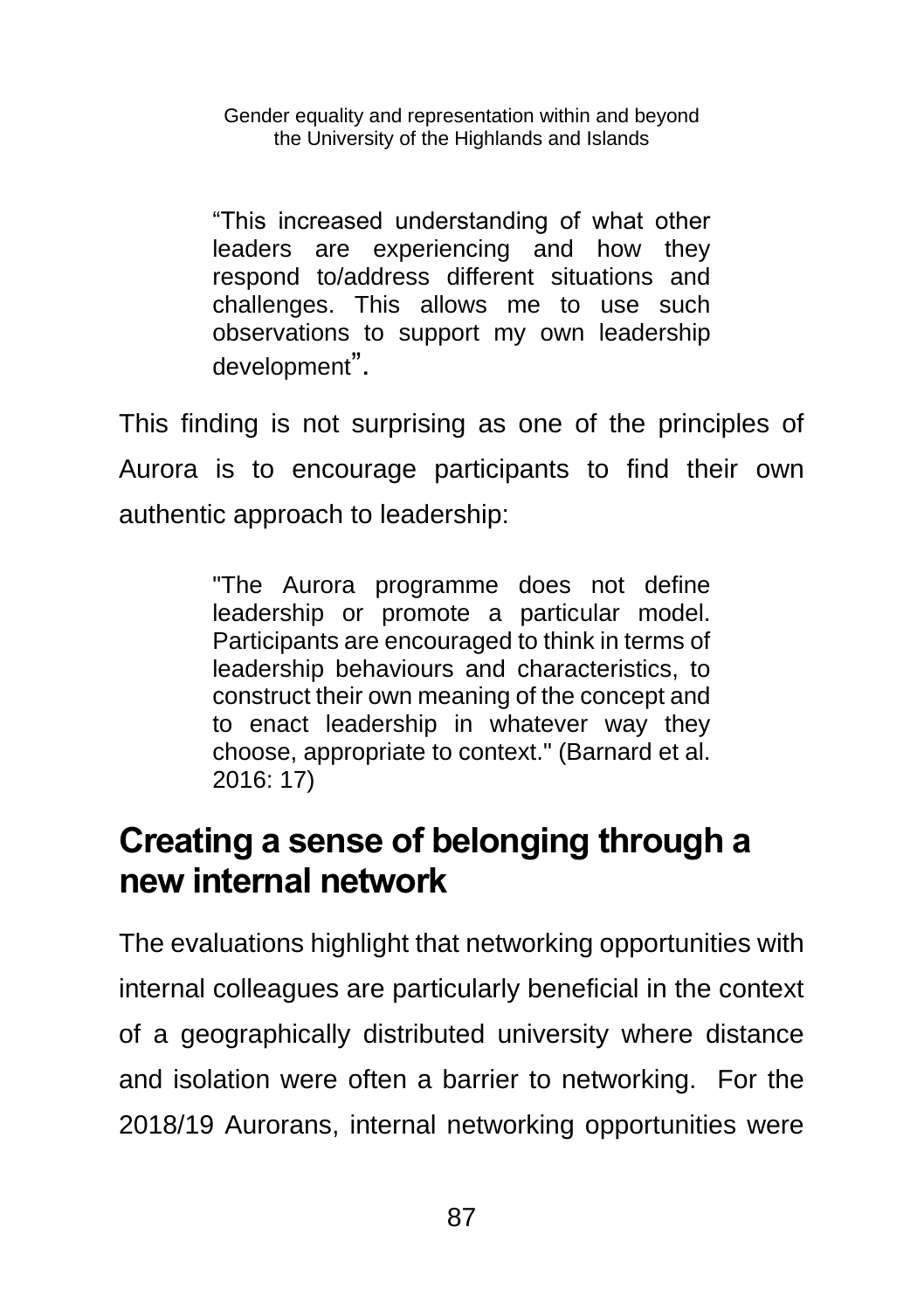viewed as *"paramount [for] a group of professional leaders*" and regarded as significant in supporting a greater "*understanding how the organisation works*". These newly developed internal networks helped them to co-create a greater understanding of the 'business of the university' through sharing their knowledge and expertise within their network. Similarly, the 2019/20 Aurorans survey findings rated internal networking opportunities as one of the most beneficial aspects of Aurora.

Feedback from Aurorans suggested that the sense of belonging that arose from the programme was an unexpected outcome as one put it, "I am delighted to have shared the journey with such a wonderful bunch of colleagues from across the UHI partnership. Already we are working together to share ideas and keep in touch". Another Auroran said "I think there's something about bonding", another said, "being part of the UHI cohort was a real highlight of the programme and has given me real excitement for being able to continue my leadership development alongside this group at UHI". The tone of the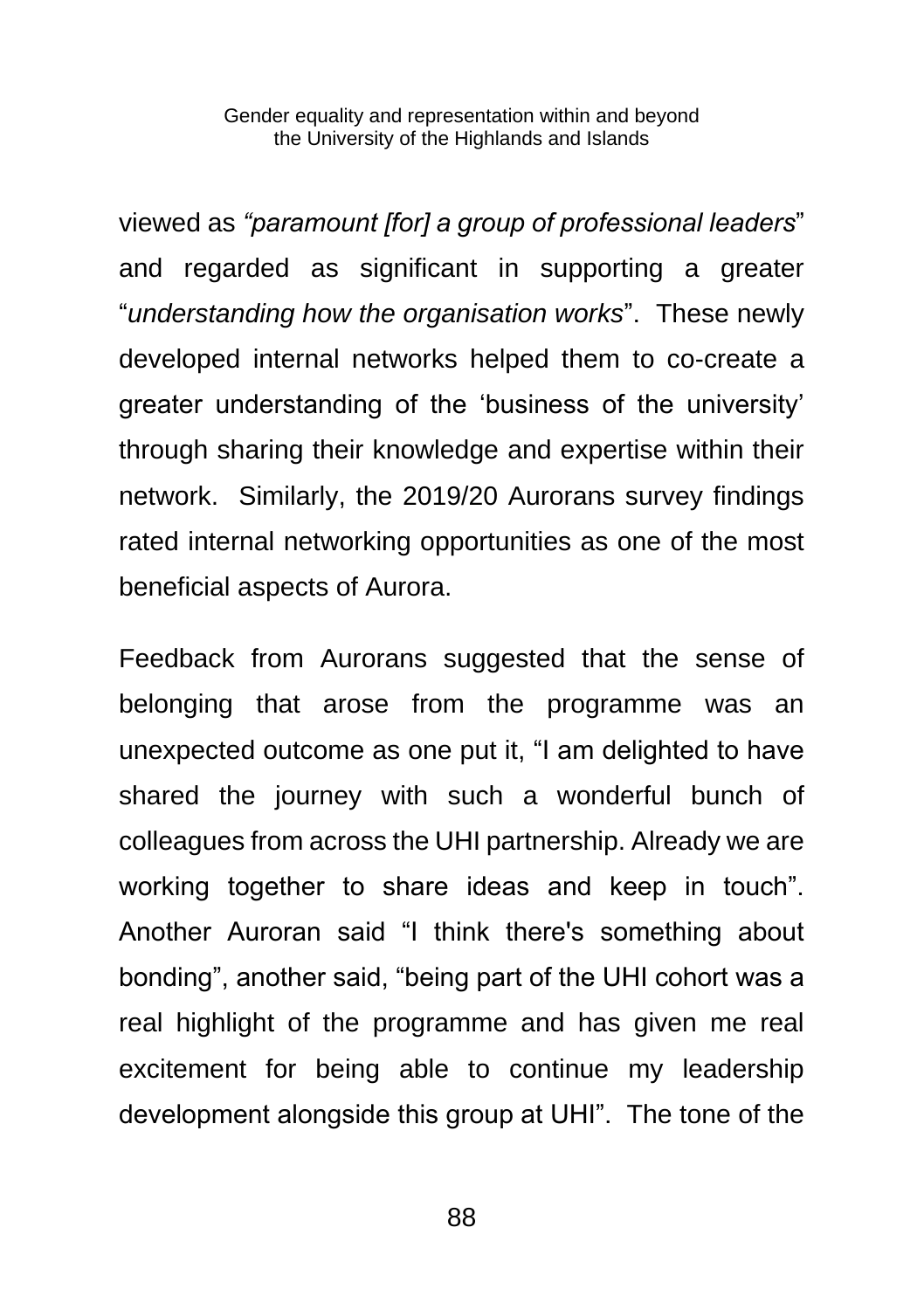focus group and individual interview feedback also evidences how fundamental this sense of 'belonging' is to the UHI Aurorans and that their learning appears to have been significantly enhanced because of its collaborative approach. This sense of belonging is captured in each of the short films the UHI Aurorans have presented at the university's annual International Women's Day celebrations since 2019.

#### **Identifying as a leader**

The findings of the 2018/19 study indicate that Aurora supports participants to develop their approach to leadership through identifying their professional values and a more nuanced understanding of leadership behaviours. Combined with a greater sense of confidence, this empowers UHI Aurorans to identify as leaders and to seek out leadership opportunities.

> "This was a really brilliant opportunity …. AURORA raises the profile of female leadership and enables you to embark in some great professional networking and self-belief as a leader".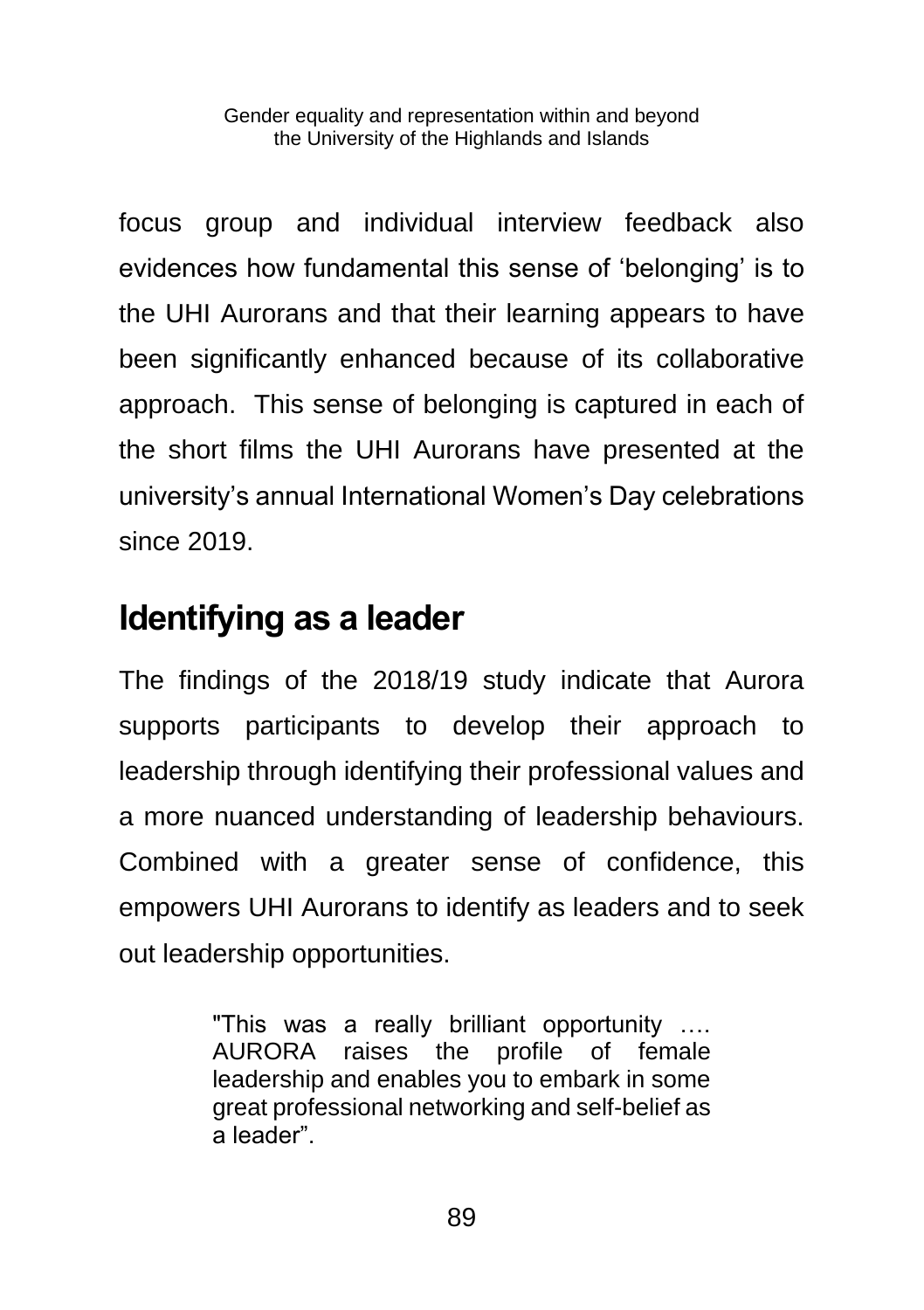"The Aurora programme has already had a huge impact on me; it really has helped me to grow in confidence and have faith in my own abilities (something that I question far more than I should). It has been very refreshing to explore my own feelings and doubts in a safe and supportive environment and realise that I am like so many other females in the University sector. The programme has helped me to identify my strengths and weaknesses as a leader and most importantly has given me the tools to try and make me both a better leader and mentor."

"I went to find out about leadership. Instead, I discovered I am being an influencer. I found that far more profound and important to me".

#### **Tangible and intangible outcomes of Aurora**

These extracts from the evaluation studies demonstrate the positive impact of Aurora and how participants are emboldened by the experience through a growth in confidence, belonging to new networks, an exploration of their perspectives on leadership and establishing their identities as leaders. Their reflections and feedback focus on defining leadership in their own terms and the emotional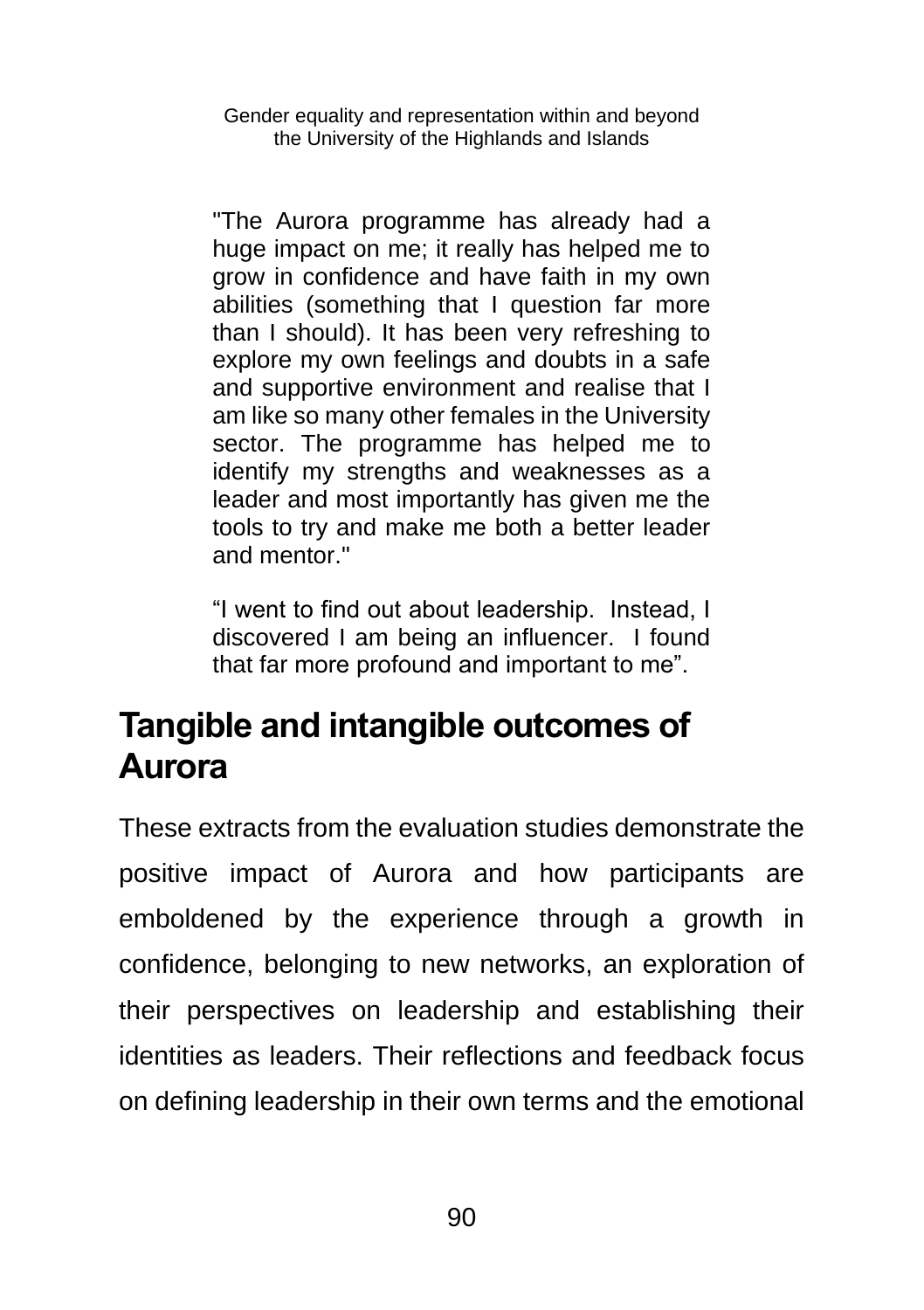and relational aspects of leadership. The studies present a clear account of participants emerging from Aurora as reflective, highly motivated, leaders with the capacity and aspirations to further their leadership and make a greater contribution to the future of the university.

The tangible outcomes of the programme to date include the securing of new positions outside the university by three UHI Aurorans. In addition, one UHI Auroran has undertaken a secondment, and several have applied for more senior roles; others have undertaken professional recognition through  $ALPINE<sup>1</sup>$  and one has recently begun a second, three-year term, staff representative role on the UHI university court (with three of four recent nominations being UHI Aurorans).

These examples only partially evidence the impact of Aurora, as the research and practitioner literature on the

<sup>&</sup>lt;sup>1</sup> ALPINE is the university's framework for the recognition of good practice in learning and teaching and allows the university to award Fellowships of the Higher Education Academy (HEA) with Advance HE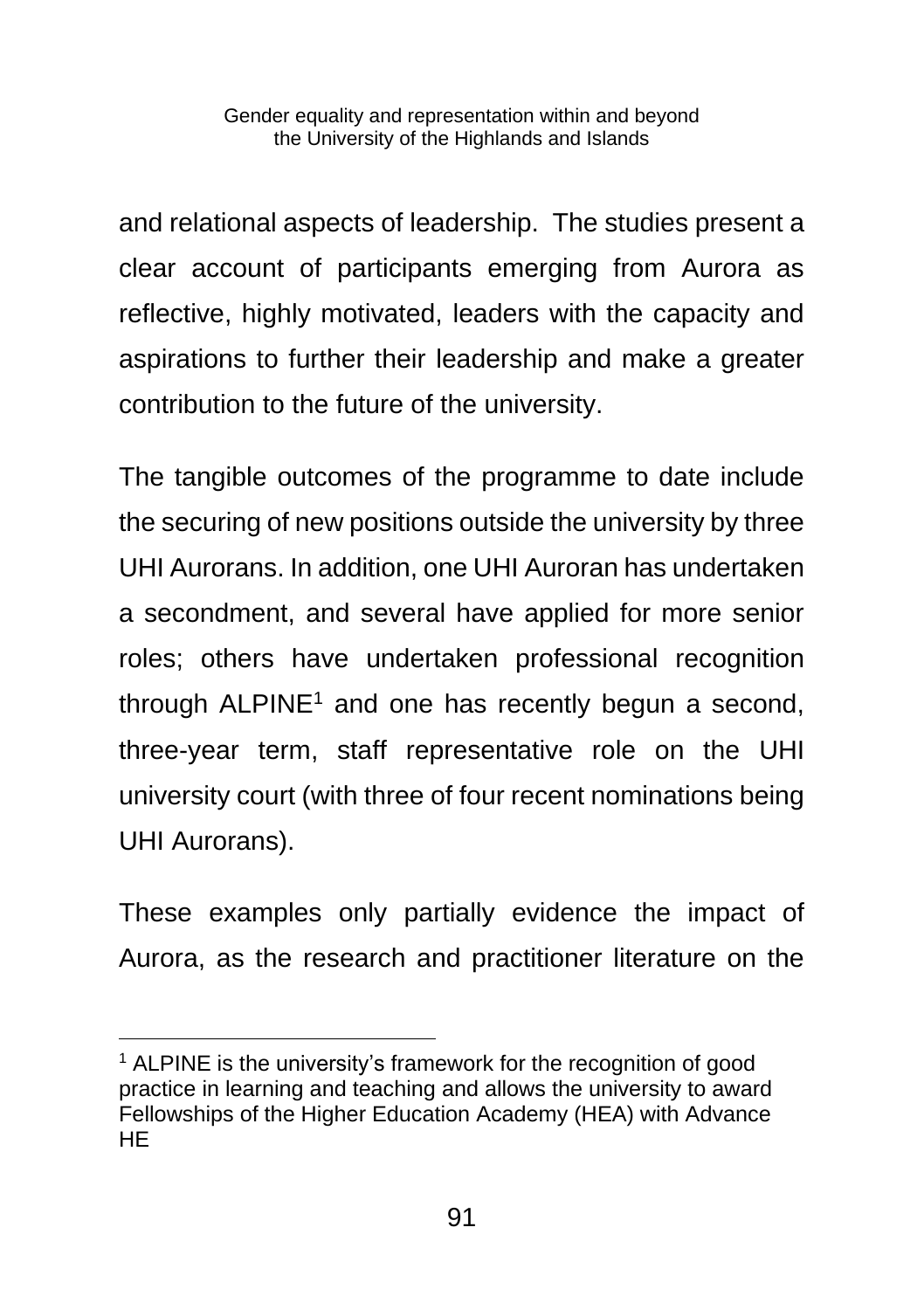limitations of evaluation approaches on leadership development programmes highlights (Avolio et al. 2010; Day et al. 2014; Bamber and Stephanie 2016; Baume and Popovic 2016; Jarvis et al. 2013) much of the impact is 'intangible' and evades measurement.

The intangible outcomes of Aurora including the emboldening effect appears from the evaluation studies to pervade the participants professional practice and include a 'ripple effect' with the colleagues.

> "I think there's huge amounts of professional capital and leadership capital, honestly, the organization would fall apart without it, but it isn't seen because it's the glue and it's doing its job. So, maybe there's a role for us in highlighting the glue, highlighting that there is this flow of capital going."

Conventional approaches to evaluating leadership development programmes often miss this 'invisible 'glue' and in doing so underestimate the significant value of programmes like Aurora. The evaluation studies aim to capture and demonstrate to stakeholders both the intangible and tangible outcomes of Aurora at UHI to date.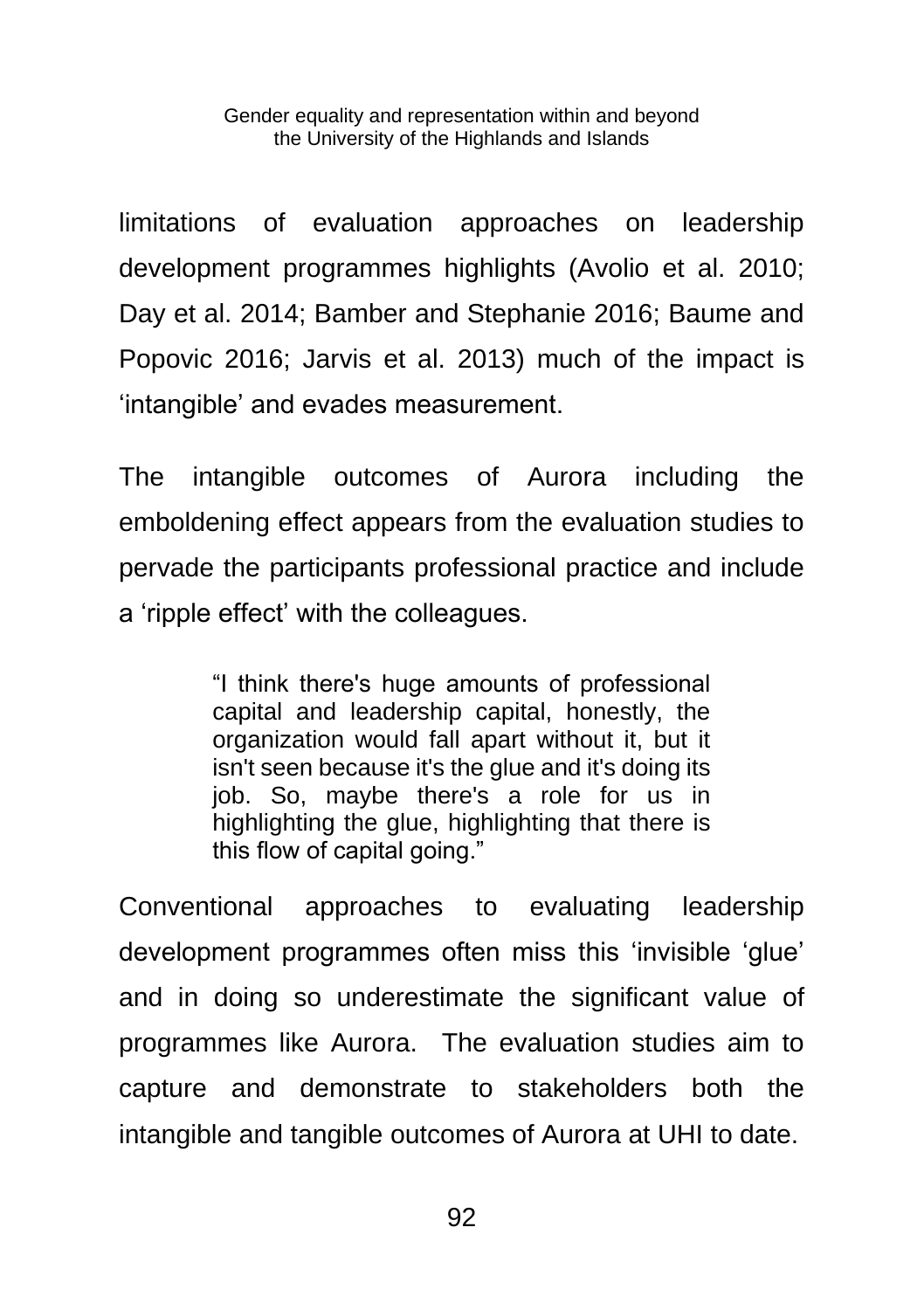#### **The absence of opportunities**

The evaluation studies evidence the value of Aurora in providing participants with an increase in confidence in their leadership capabilities and motivation to seek leadership roles, and to take on new responsibilities within the university. However, the evaluation studies also reveal a deep sense of participants' frustration that a women-only leadership development programme appears to be the only initiative to address gender inequality in leadership roles within the university. The recurring themes from the 2018/19 Aurorans include:

- lack of opportunity to utilise new skills developed from the programme;
- lack of supportive institutional workplace culture and practices;
- lack of identification of potential opportunities;
- lack of recognition of the demands of balancing home and working life.

Similarly, feedback by 2019/20 Aurorans stated that: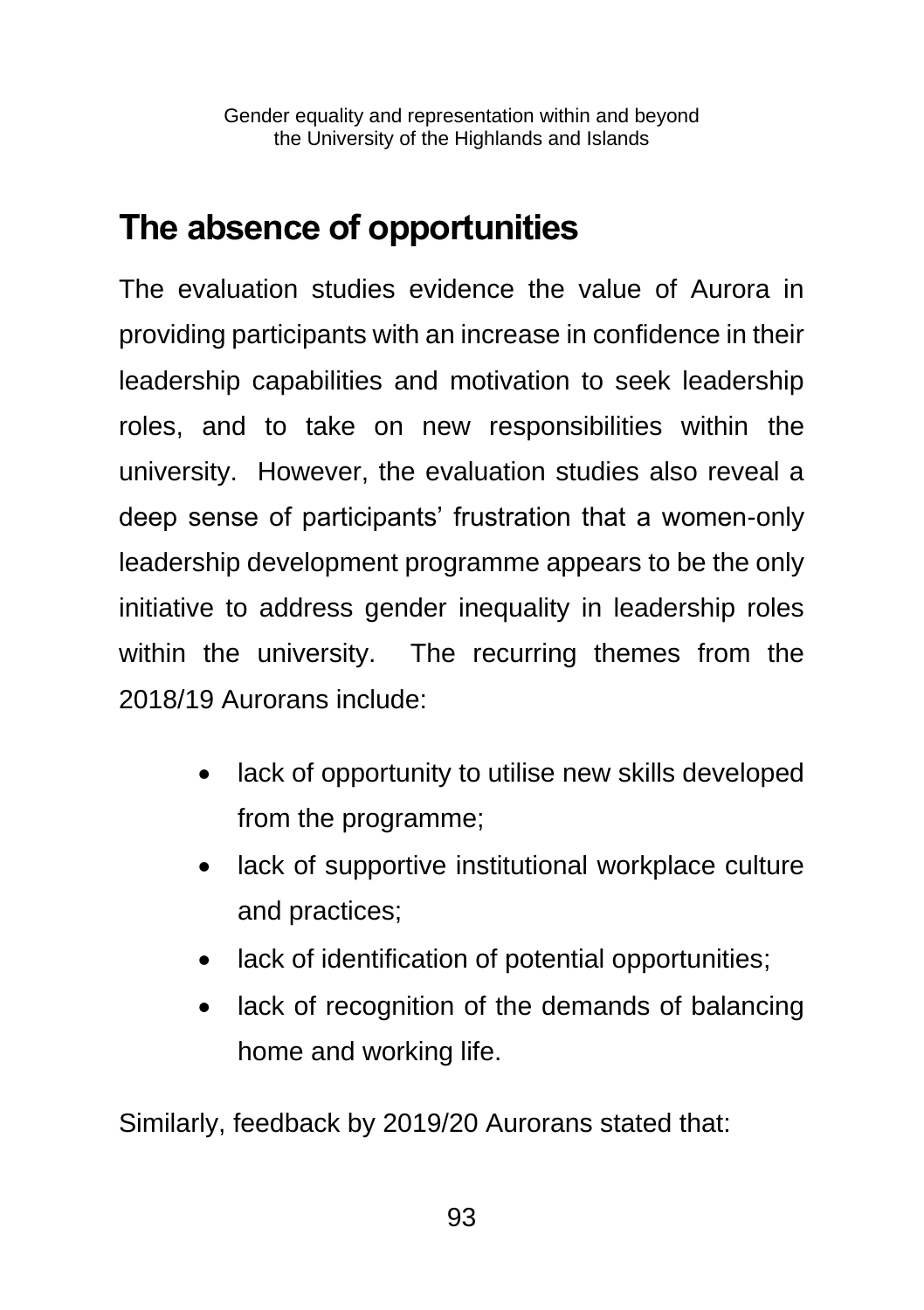"those [leadership] positions don't exist."

"There is no obvious trajectory for leadership progression."

"There are no obvious institutional opportunities apart from voluntary ones which do not then fit in contracted hours."

"… part of my reason for attending Aurora - to identify potential opportunities in UHI beyond being Programme Leader and beyond being employed in one AP. I am still unclear what these might be or how I can become aware of them."

"It is not clear how UHI wants to make use of Aurorans or sees them as having something, in particular, to offer to particular (new) roles."

"I cannot identify opportunities for career progression in leadership as a recognised trajectory. Roles are tied to programme networks or existing linear structures, are purely managerial within APs and primarily to do with FE, rather than being cross-AP or leadership (interpersonal or impact) focussed."

"it's not about fixing us. It's about fixing structures and cultures."

Their reflections also underline significant challenges related to balancing home and working life particularly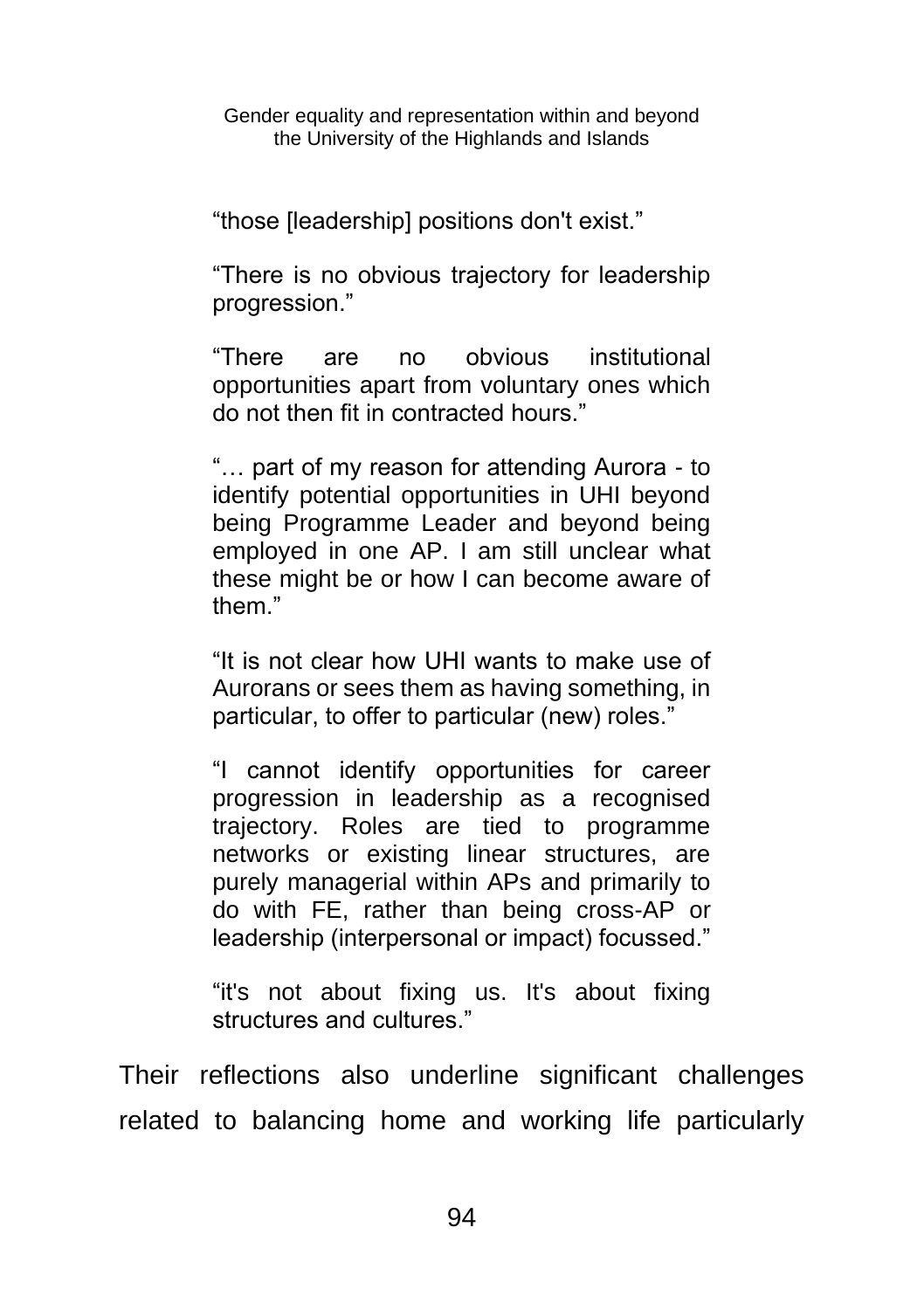those with caring responsibilities. The expectations of leadership roles whether research, academic or professional services were regarded as unattainable and/or unappealing.

#### **Moving beyond 'fixing the women'**

The evaluation studies expose aspects of current working cultures, structures, practices and behaviours which exclude those (and not just those identifying as women) who aspire to leadership. These aspects are evidenced in the recent publication of the fourth and final report of the five-year longitudinal study: "Onwards and Upwards: Tracking the Careers of Women's Leadership in Higher Education" (Barnard et al. 2021) which follows the career journeys of Aurora participants and provides an effective backdrop to the findings of the UHI evaluation studies. Barnard et al. (2021) reported that:

> "... women in senior leadership roles may be defeated by the frustrations of the job, excessive workload, pressure or poor managers (Acker 2014) and, for academics, the lack of time and energy to undertake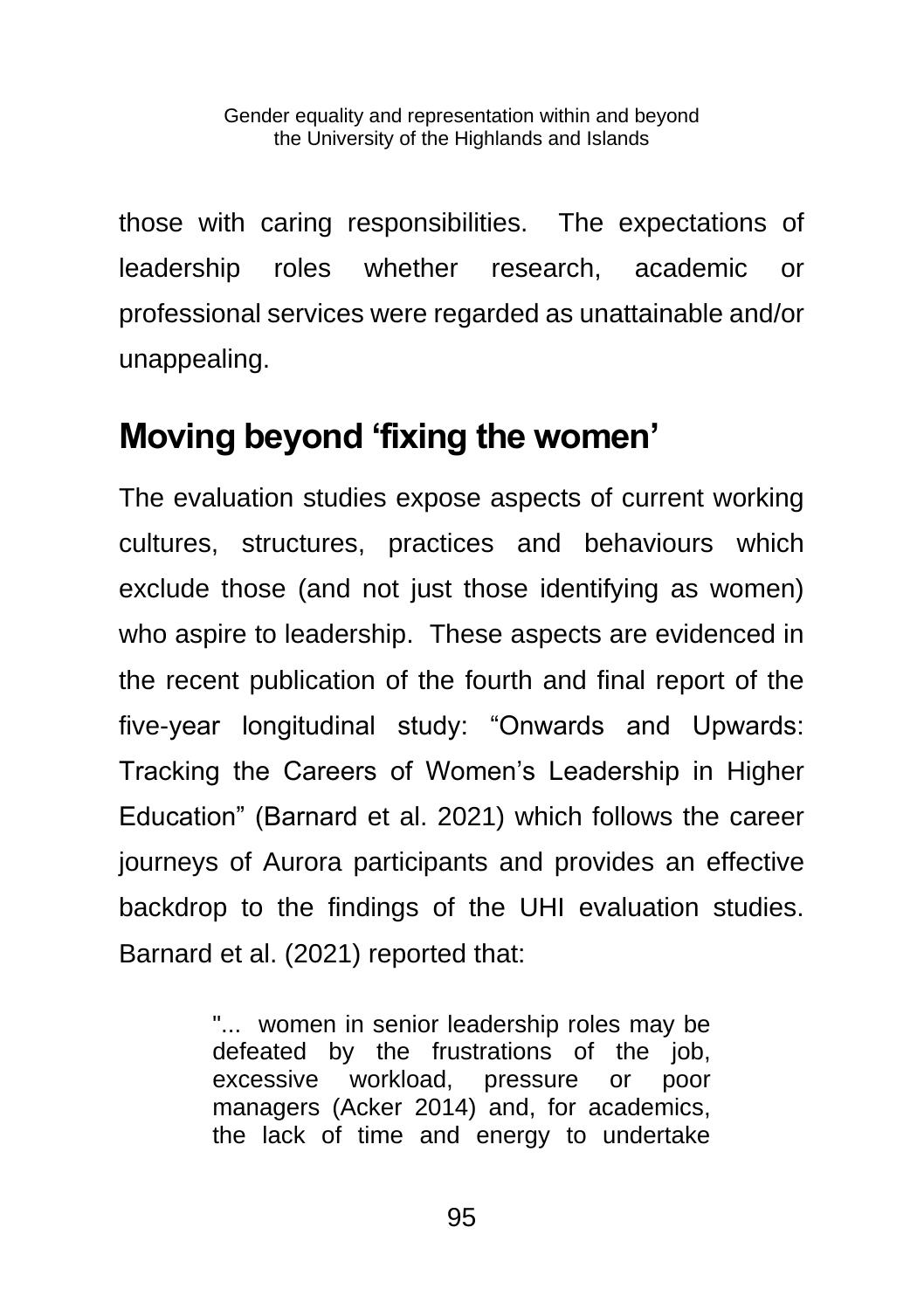prestige academic work." (Barnard et al. 2021:8)

As recommended in their previous report: "Onwards and Upwards? Tracking women's work experiences in higher education Year 3 report" (Arnold et al. 2019):

> "Institutions should consider the leadership discourses they use, their effectiveness and the value of 'discourse diversity' to promote different legitimate ways of leading. They should review what they say they want and whether that is really what gets rewarded" (Arnold et al. 2019:5)

There is a clear case for leadership development initiatives to move beyond approaches based on '*fixing the women'* and to undertake a critical reflection on how we talk about leadership, how leadership is enacted, what we value in leadership, and approaches to leadership capacity building within the university. The university's first Educational Leadership Symposium, held in November 2020<sup>2</sup>, initiated the LTA's contribution to exploring these 'discourses of

<sup>2</sup> Described in the LTA blog post *Building Educational Leadership Capacity: Urgency and Agency* (Connor, S. and Tilbury, A. (2021)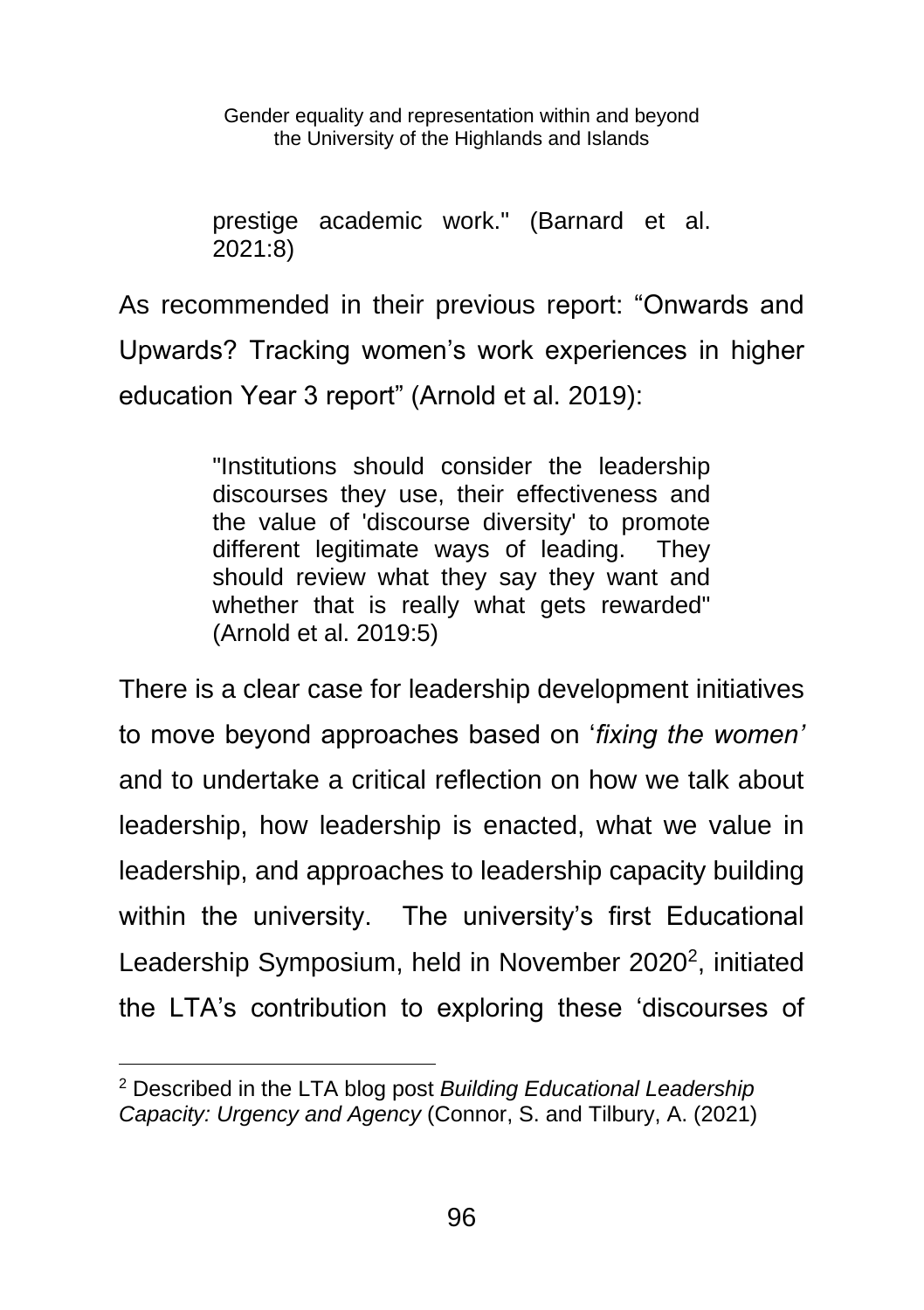leadership' and provided an opportunity for colleagues to explore the behaviours and structures which exclude those who aspire to lead in the university from leadership roles.

### **Recommendations**

The findings of the evaluation studies and the longitudinal study of Aurora (Barnard et al. 2021) can be drawn together as an evidence-based set of recommendations to support a critical reflection on addressing gender inequality in leadership roles and building leadership capacity within the university. These recommendations should include:

- Defining what is valued in leadership and how it is rewarded;
- Identifying and provide more inclusive approaches to leadership roles including parttime and job share options;
- Reviewing the requirements of senior leadership roles so that they are:
	- o not potentially harmful to everyone who does them and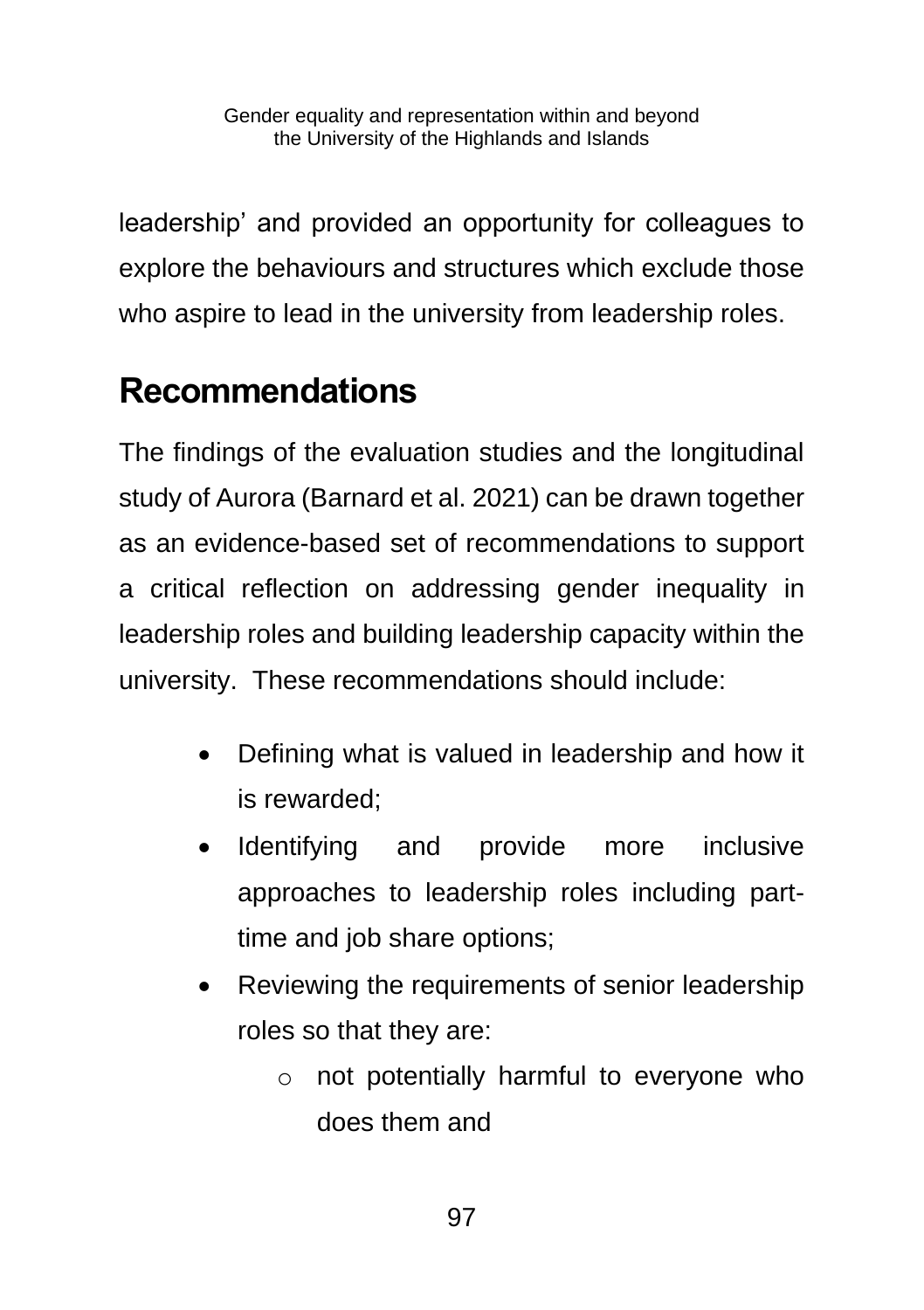- o potentially differentially detrimental and off-putting to some groups of staff;
- Defining work/life balance and flexible working patterns and how they are supported;
- Gathering data across the university on decisions relating to the recruitment, and appointments of leadership roles to support an evidence-based approach to addressing gender inequality within the university;
- Exploring opportunities for career progression and development into leadership roles including effective secondments and shadowing;
- Continuing to fund the university's engagement in Aurora, to sustain and develop the benefits of the programme and to evaluation and report on its impact;
- Continuing to develop other initiatives to support the building of educational leadership capacity within the university.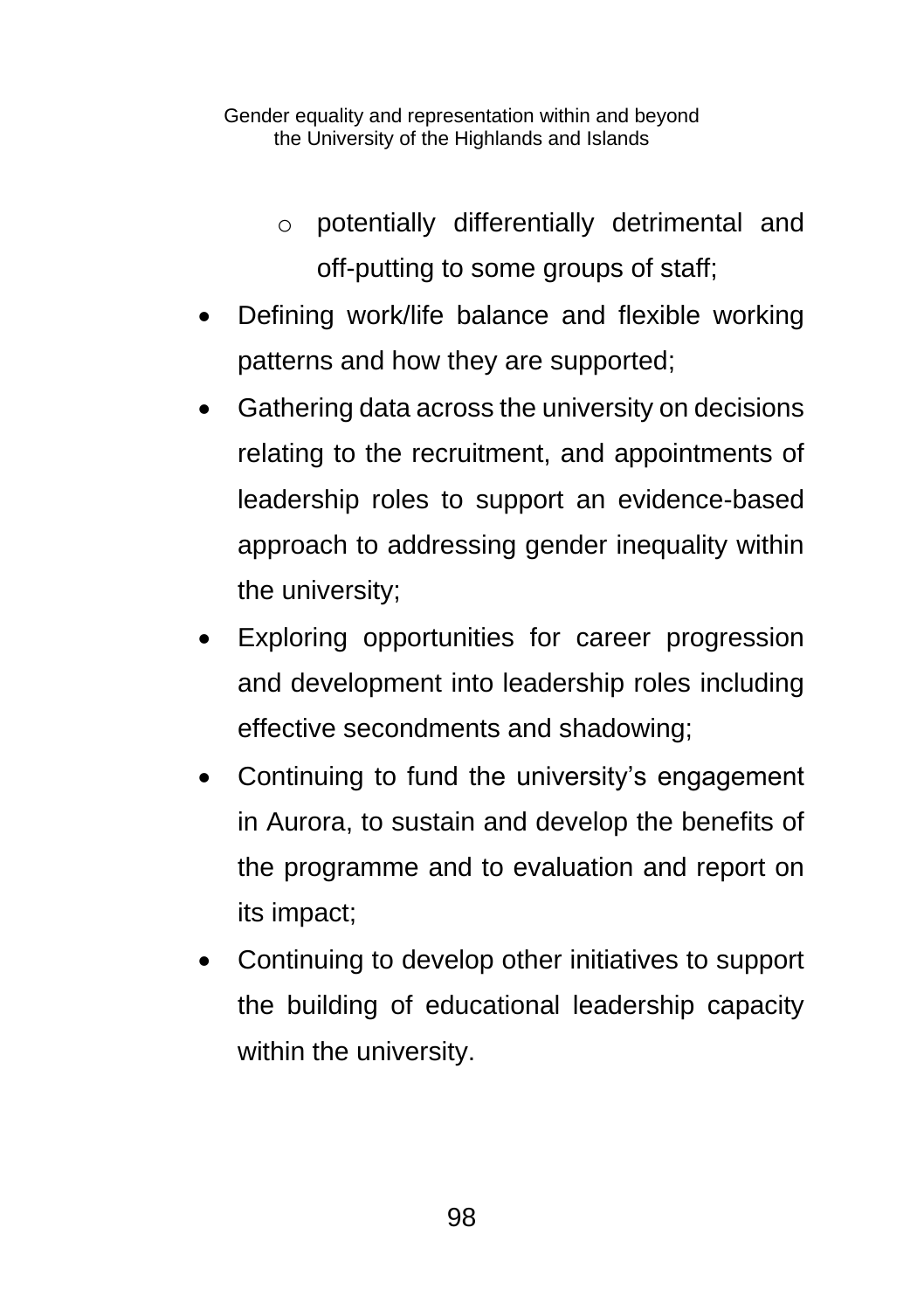#### **Conclusion and next steps**

As the Barnard et al. longitudinal study observes much has changed since Aurora began, but "the underlying concerns raised in 2013 about gender inequalities in the HE sector remain as pertinent now as then" *(*2021:5). The evaluation studies of the university's engagement in Aurora aim to add to the body of evidence that argues that addressing gender inequality requires changes in organisational cultures and structures and that this will require a critical exploration of how leadership is enacted, valued, rewarded and developed. By moving beyond approaches preoccupied with 'fixing the women' these changes can be grounded in what is valued in leadership.

The research-based evaluation studies aim to offer a more detailed understanding of the impact of Aurora in the context of a geographically distributed, tertiary institution and to contribute to the development of effective approaches to address gender inequalities in the sector. The next step in this journey will be to disseminate the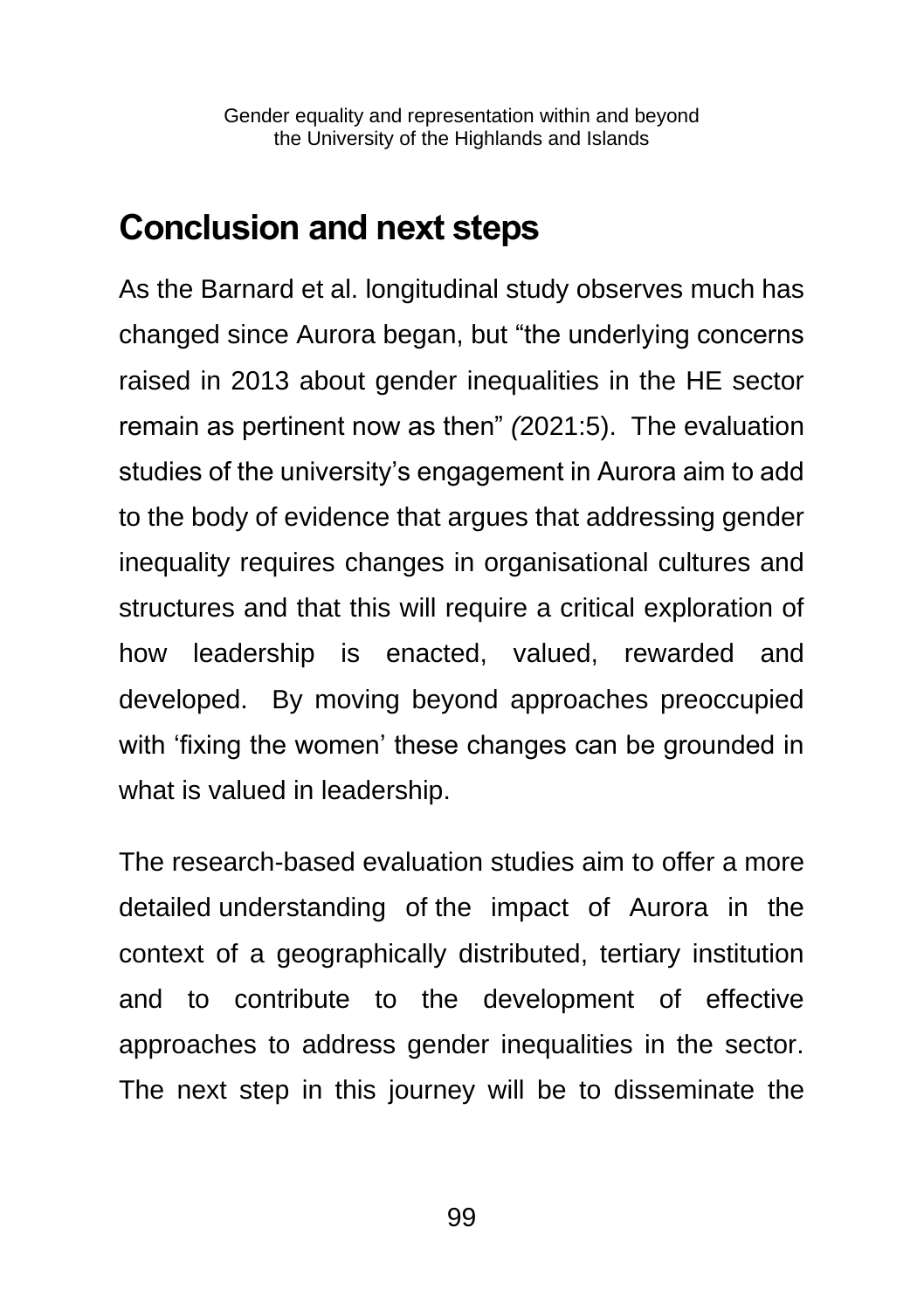findings of the 2019/20 evaluation through a peer-reviewed publication.

### **Acknowledgements**

The evaluation of the university's engagement in Aurora has been a collaborative endeavour involving 2018/19 and 2019/20 UHI Aurorans. They have given their time and shared their reflections openly throughout the evaluation process. My approach to implementing Aurora has been inspired by their experiences and heartened by their feedback. I have aimed to demonstrate the value of the programme within the evaluation studies, but the real impact can be heard by those who listen to what they say and how they say it. I would like to thank all the UHI Aurorans and encourage them to continue their leadership journeys and to share their value and approaches:

#### **2018/19 UHI Aurorans**

Raeanne Miller, Postdoctoral Research Associate, Executive Office, UHI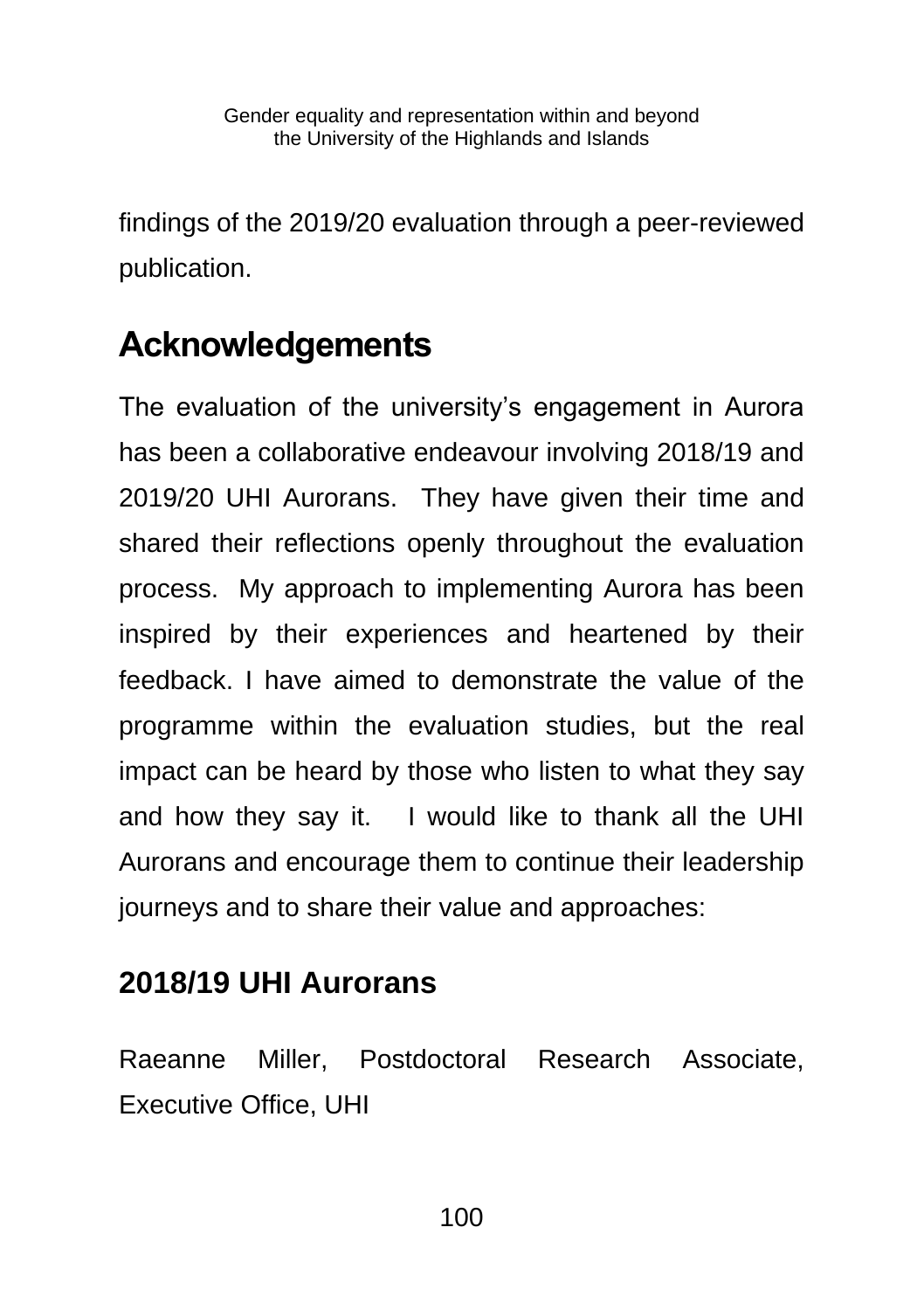Diana Macleod, Lecturer, North Highland College, UHI

Antonia Thomas, Lecturer, Archaeology, Humanities and Gaelic, Orkney College, UHI

Helen Coker, Programme Leader, Inverness College, UHI

Rosemary McCormack, Head of Curriculum, Programme Leader, Moray College, UHI

Anna-Wendy Stevenson, Programme Leader, Lews Castle College, UHI

Nicola Smith, Head of Careers and Employability, Executive Office, UHI

Fiona Gunn, Professional Development Manager, Inverness College, UHI

(Not included in the image)

Lindsay Vare, Geochemist, Scottish Association for Marine Science, UHI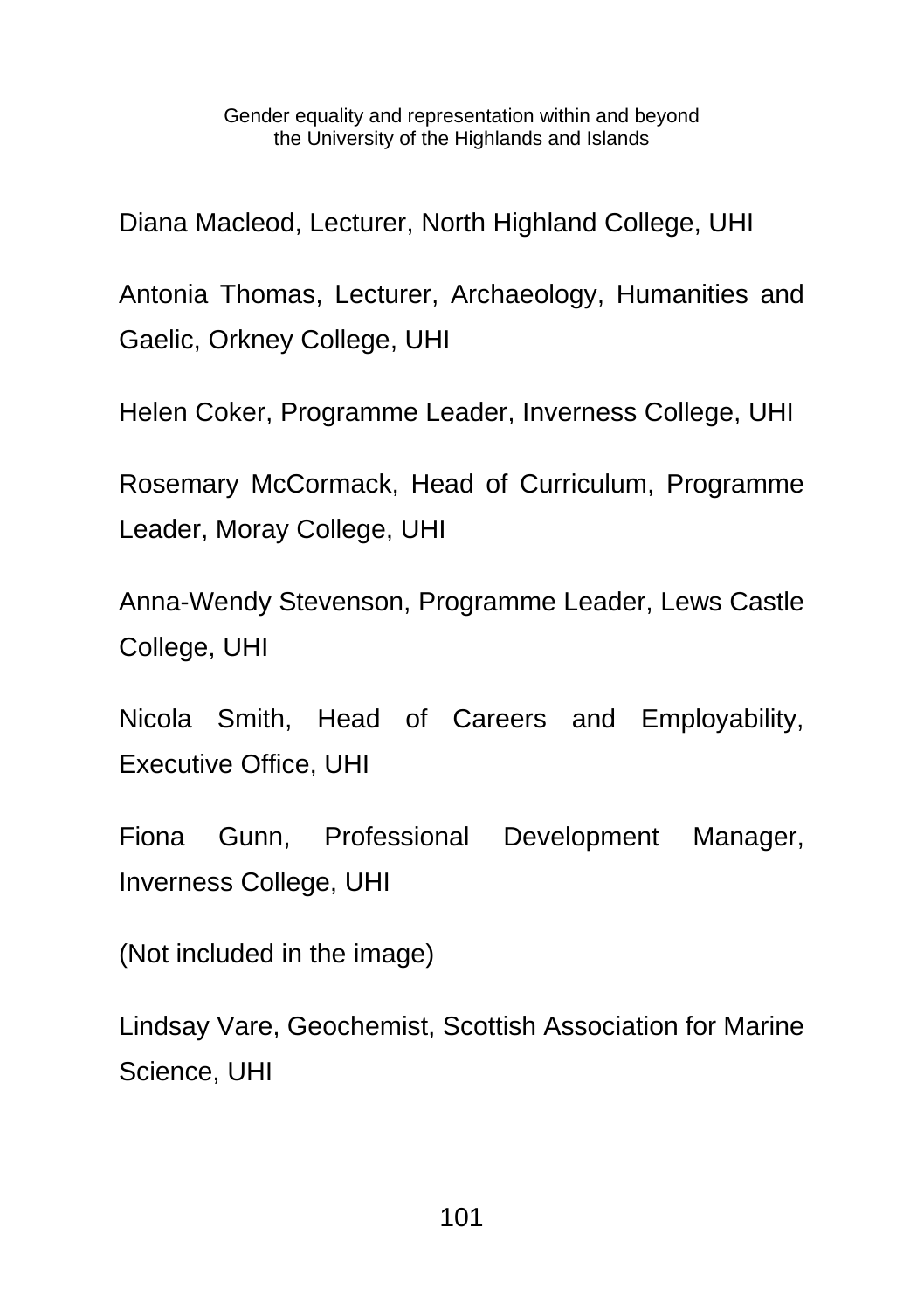Jane Edwards, Student Engagement Officer, Perth College, UHI

#### **2019/20 UHI Aurorans**

Arlene Ditchfield, Senior Research Associate and Deputy Programme Leader for Marine Science BSc, Scottish Association for Marine Sciences UHI

Rosalind Bryce, Senior Research Fellow, Perth College UHI

Lindsay Nicol, Programme Leader PGDE Primary (English Medium), Moray College UHI

Hannah Grist, Knowledge Exchange and Communications Manager, Scottish Association for Marine Sciences UHI

Katie Masheter, Curriculum Development and Employer Engagement Officer, Executive Office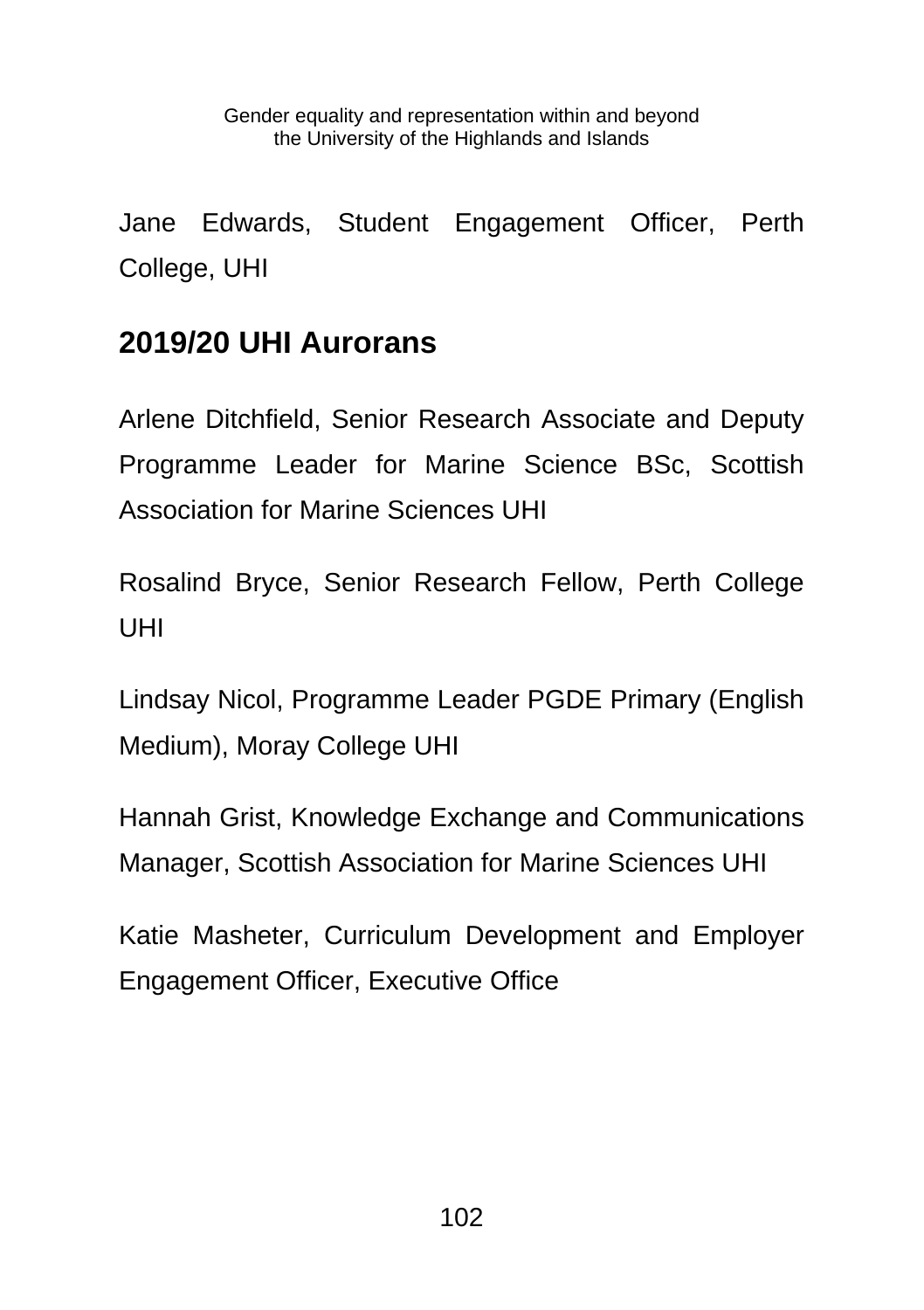#### **2020/21 UHI Aurorans**

Eilidh Macphail, Programme Leader & Lecturer, BSc Sustainable Development, Lews Castle College, UHI

Elizabeth McHugh, Electronic Resources Manager, Executive Office

Helen Aird, Marketing and PR Officer, Inverness College, UHI

Rosie Blake, Lecturer and Site Leader, BA (Hons) Fine Art, Lews Castle College, UHI

Sharon Rankin, Faculty Officer, Executive Office, UHI

Tracy Kerr, Head of Quality & Registry, West Highland College, UHI

#### **Further acknowledgements**

I would also like to thank the Advance HE Champions network, my colleagues in the Learning and Teaching Academy (LTA), and Elaine Dalloway, Educational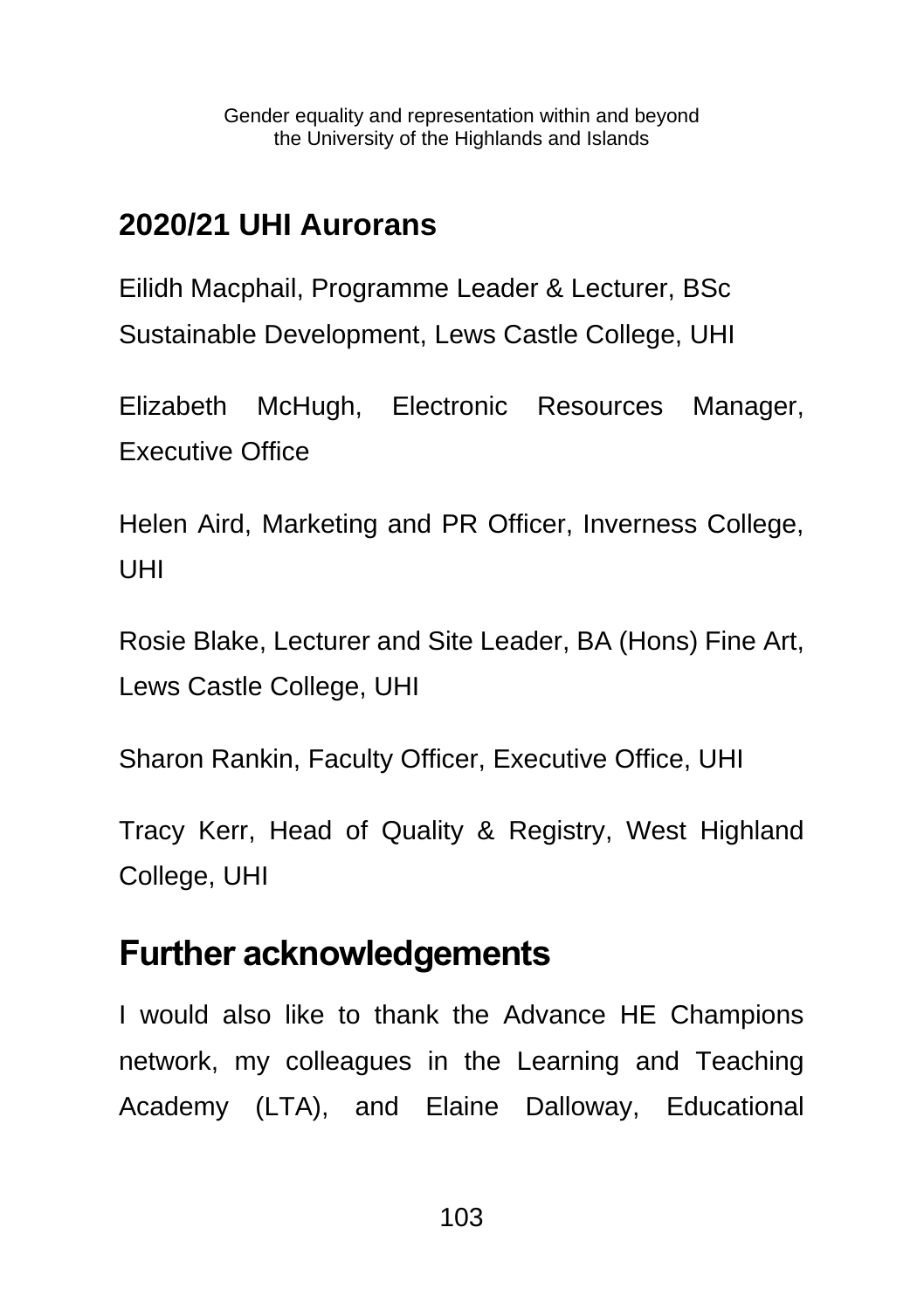Development Unit (EDU) and Shari Kane (Perth College UHI) for their support in the drafting and editing of this chapter.

#### **Author bio**

Ann Tilbury's professional practice is anchored across the fields of academic development, organisational learning and development and leadership. She has a MSc in Leadership and Management, a PG Cert in Teaching and Learning in Tertiary Education and is a Chartered Member of the Chartered Institute of Personnel and Development (CIPD), a Senior Fellow of the Higher Education Academy (HEA) and Fellow of Staff and Educational Development Association (SEDA). She is a member of the university's Learning and Teaching Academy (LTA) and leads the development and provision of a range of enhancement opportunities for colleagues, predominantly in learning and teaching and educational leadership. This includes leading the implementation and evaluation of the Advance HE Aurora Leadership Development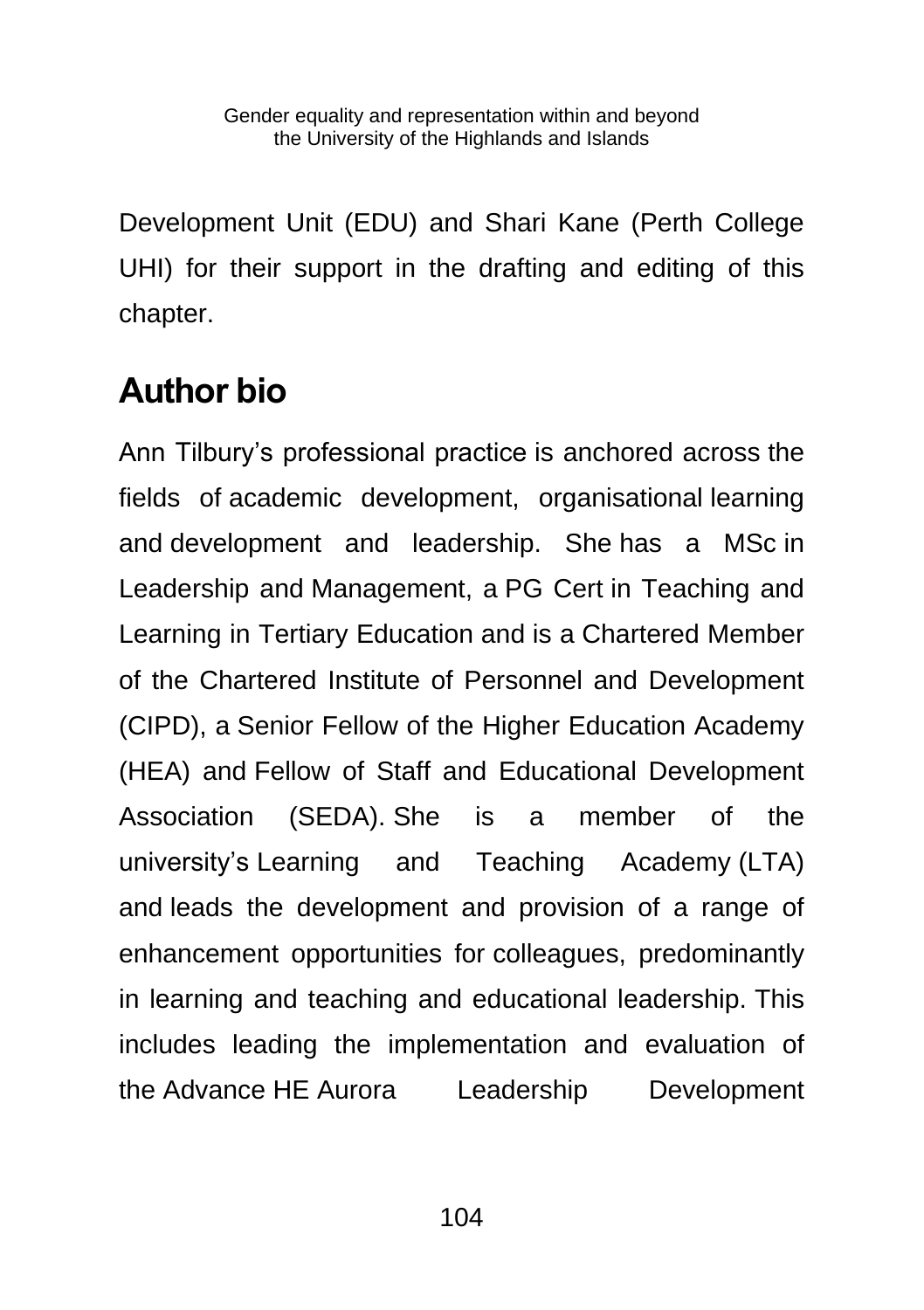Programme for women within the university. Ann became an Advance HE Aurora institutional champion in 2020.

#### **References**

Advance HE (2021a) *Advance HE Aurora* [online]. Available from: [https://www.advance](https://www.advance-he.ac.uk/programmes-events/aurora)[he.ac.uk/programmes-events/aurora](https://www.advance-he.ac.uk/programmes-events/aurora) [06 April 2021]

Advance HE (2021b) *Athena Swan Charter* [online]. Available from: [https://www.advance-he.ac.uk/equality](https://www.advance-he.ac.uk/equality-charters/athena-swan-charter)[charters/athena-swan-charter](https://www.advance-he.ac.uk/equality-charters/athena-swan-charter) [06 April 2021]

Arnold, J., Barnard, S., Bosley, S. and Munir, F. (2019) '*Onwards and Upwards? Tracking women's work experiences in higher education Year 3 Report'.* London: Advance HE.

Avolio, B. J., Avey, J. B. and Quisenberry, D. (2010) *'Estimating return on leadership development investment*'. *The Leadership Quarterly* 21 (4), 633-644.

Barnard, S., Arnold, J., Bosley, S. and Munir, F. (2016) '*Onwards and Upwards? Year 1 Report'.* London: Leadership Foundation for Higher Education.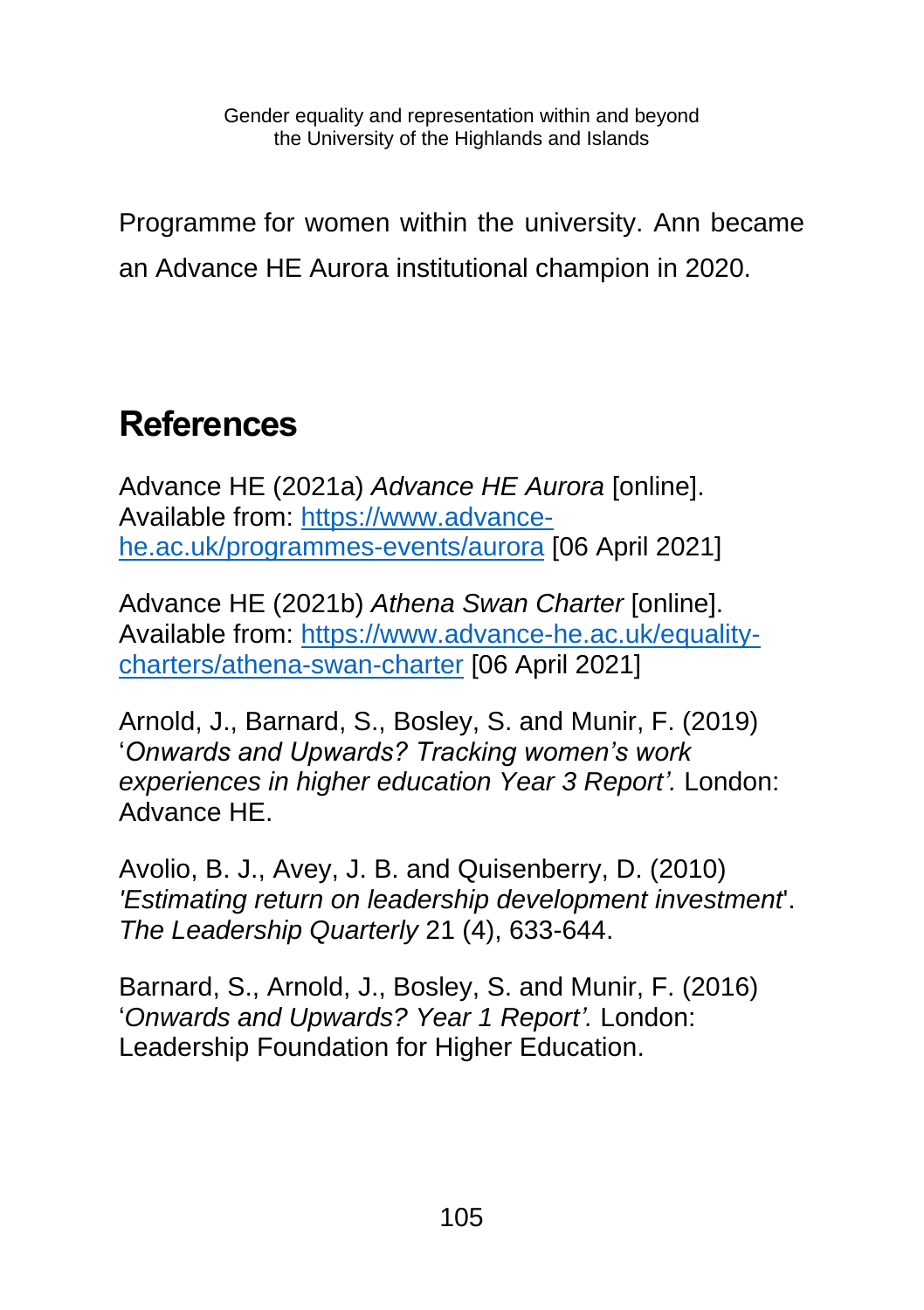Barnard, S., Arnold, J., Bosley, S. and Munir, F. (2021) '*Onwards and Upwards? A final report for Aurorans on the longitudinal study'.* London: Advance HE.

Bamber, V. and Stefani, L. (2016) 'Taking up the challenge of evidencing value in educational development: from theory to practice', *International Journal for Academic Development* 21 (3), 242-254.

Baume, D. and Popovic, C. (2016) (eds.) *Advancing Practice in Academic Development*. London: Routledge

Connor, S. and Tilbury, A. (2020) '*Building Educational Leadership Capacity: Urgency and Agency'* (18 November 2020) [online]. Available from: [https://ltauhi.wordpress.com/2020/11/18/building](https://ltauhi.wordpress.com/2020/11/18/building-educational-leadership-capacity-urgency-and-agency/)[educational-leadership-capacity-urgency-and-agency/](https://ltauhi.wordpress.com/2020/11/18/building-educational-leadership-capacity-urgency-and-agency/) [22 February 2021]

Day, D. V., Fleenor, J. W., Atwater, L. E., Sturm, R. E. and McKee, R. A. (2014) 'Advances in leader and leadership development: A review of 25 years of research and theory'. *The Leadership Quarterly* 25 (1), 63-82.

Docherty, M. (2016) *University's Athena Swan Bronze Award action plan 2016* [online]. Available from: [https://www.uhi.ac.uk/en/research-enterprise/staff](https://www.uhi.ac.uk/en/research-enterprise/staff-dev/athena/)[dev/athena/](https://www.uhi.ac.uk/en/research-enterprise/staff-dev/athena/) [22 January 2021]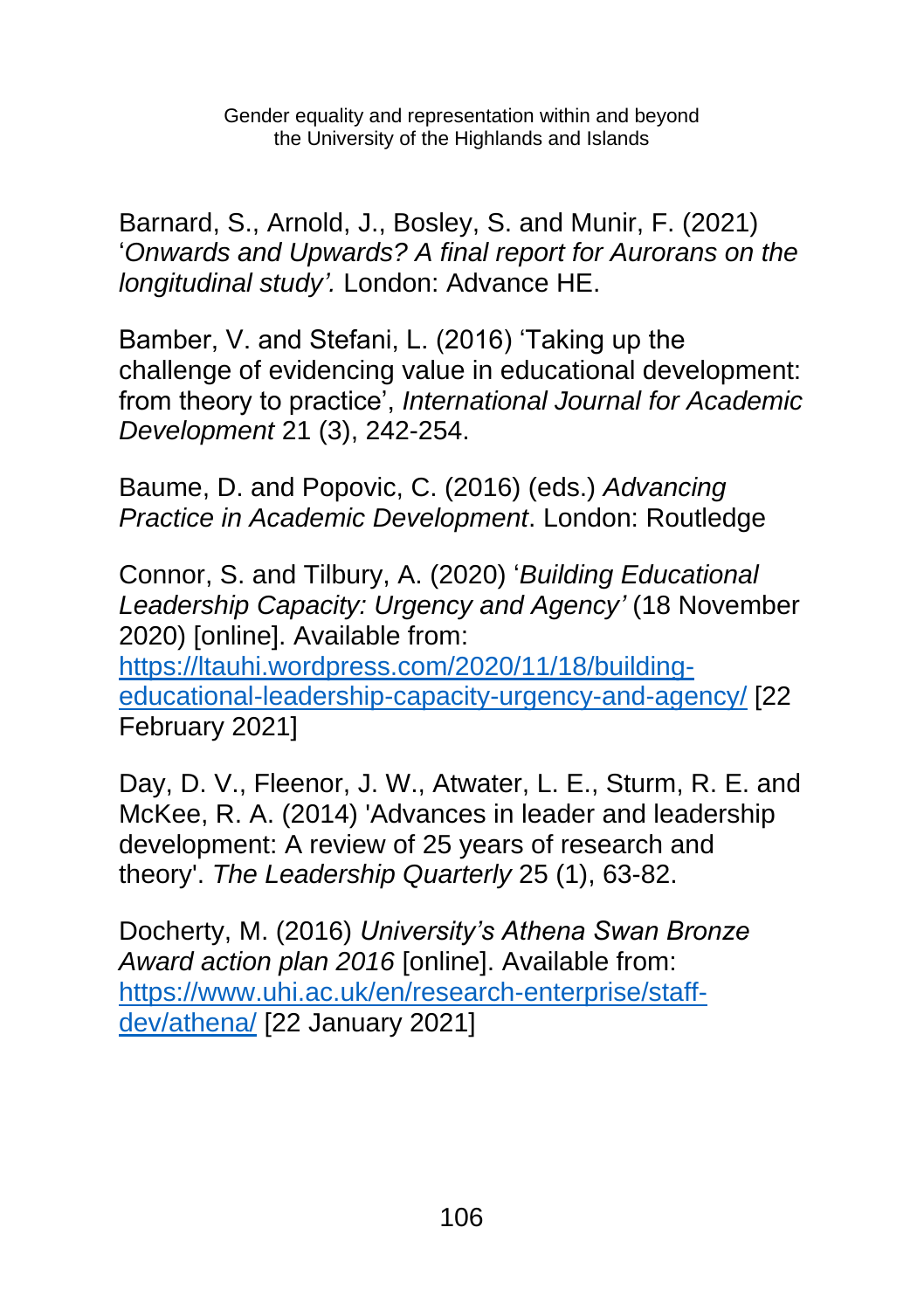Gentle, P. and Forman, D. (2014) *Engaging Leaders: The Challenge of Inspiring Collective Commitment in Universities* 1st edition. Abingdon, Oxon: Routledge.

Hall, S. (2019) *Update to Equality Outcomes and Mainstreaming Report 2019*) [online]. Available from: [https://www.uhi.ac.uk/en/about-uhi/governance/policies](https://www.uhi.ac.uk/en/about-uhi/governance/policies-and-regulations/policies/equality-diversity/)[and-regulations/policies/equality-diversity/](https://www.uhi.ac.uk/en/about-uhi/governance/policies-and-regulations/policies/equality-diversity/) [22 January 2021]

Jarvis, C., Gulati, A., McCririck, V., and Simpson, P. (2013) 'Leadership matters: tensions in evaluating leadership development'. *Advances in Developing Human Resources,* 15 (1), 27–45.

Kivipõld, K. and Vadi, M. (2010) 'A measurement tool for the evaluation of organizational leadership capability'. *Baltic Journal of Management* 5 (1), 118-136.

Morley, L. P. (2013) *Women in Higher Education Leadership: Absences and Aspirations*. London: Leadership Foundation for Higher Education.

QAA (2016) *Enhancement-led Institutional Review of University of the Highlands and Islands* [online. Available from: [https://www.qaa.ac.uk/docs/qaa/reports/university](https://www.qaa.ac.uk/docs/qaa/reports/university-of-the-highlands-and-islands-elir-outcome-16.pdf?sfvrsn=741af581_6)[of-the-highlands-and-islands-elir-outcome-](https://www.qaa.ac.uk/docs/qaa/reports/university-of-the-highlands-and-islands-elir-outcome-16.pdf?sfvrsn=741af581_6)[16.pdf?sfvrsn=741af581\\_6](https://www.qaa.ac.uk/docs/qaa/reports/university-of-the-highlands-and-islands-elir-outcome-16.pdf?sfvrsn=741af581_6) [22 February 2021].

Stephanie, L. and Baume, D (2016) 'Is it working? Outcomes, monitoring and evaluation'. In: Baume, D. and